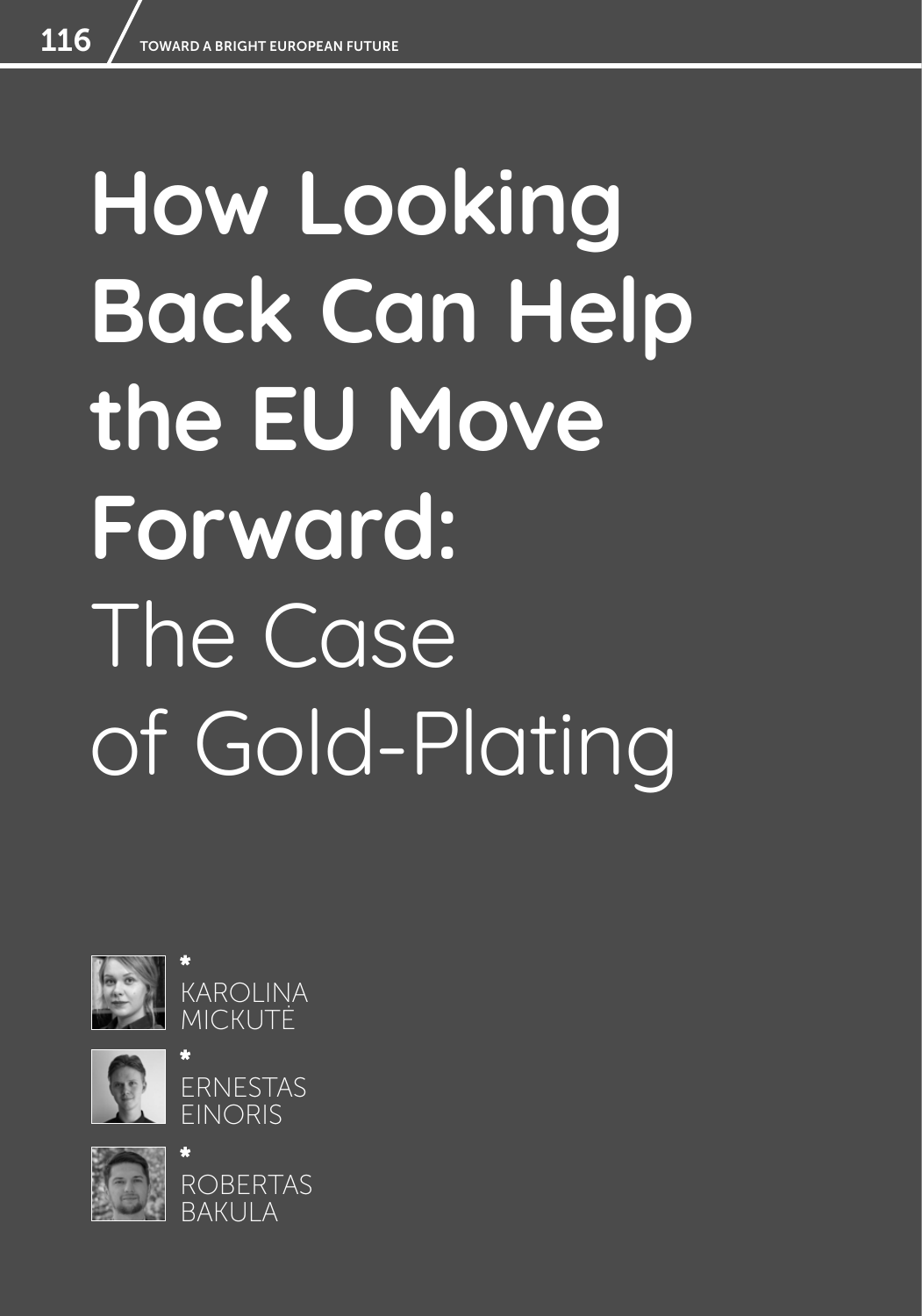Y.

old-plating<sup>1</sup> is still one of the<br>main factors disrupting the Eu-<br>ropean Single Market. Not only<br>does it unjustly disadvantage<br>national businesses and con-<br>sumers, but it also reduces the competitiveold-plating<sup>1</sup> is still one of the main factors disrupting the European Single Market. Not only does it unjustly disadvantage national businesses and conness of the European Union (EU) as a global player by increasing administrative costs and fracturing the internal market. Thus, preventing gold-plating is among the top explicit tasks of the EU in reducing barriers to the single market<sup>2</sup>. The recent humanitarian crisis caused by Russia's aggression against Ukraine has, among other things, illuminated the path of de-bureaucratization and trusting more in the self-regulation of persons both for the EU and its member states as a way to move forward. This path aligns with the aforementioned task of the EU to abolish gold-plating.

The common practice among the member states to *overachieve* when transposing directives not only harms the functioning of the EU, but also hurts national economies and citizens. However, many of the countries do not have any serious concerns about gold-plating and practice it without taking due consideration of its effects. Given the multiple negative implications that gold-plating has – both at the EU and national level – tackling it should be in the crosshairs not only of the EU, but also its members.

Yet, the question of whether the European Union can be held as an example when talking about reducing gold-plating shall be considered. In recent years, the EU legislator has shown indications that it is on the verge of *gold-plating* itself out of the global market. Years of observations of both national- and EU-level lawmaking (its quality and culture in particular) suggest that there are, unfortunately, more similarities than differences.

# THE COMMON PRACTICE AMONG THE MEMBER STATES TO *OVERACHIEVE* WHEN TRANSPOS-ING DIRECTIVES NOT ONLY HARMS THE FUNCTIONING OF THE EU, BUT ALSO HURTS NATIONAL ECONO-MIES AND CITIZENS

<sup>1</sup> According to the OECD, *"Over-implementation of an EC Directive through the imposition of national requirements going beyond the actual requirements of the Directive. Directives allow member states to choose how to meet the objectives set out in the Directive, adapting their approach to their own institutional and administrative cultures. It is often at this stage that additional details and refinements, not directly prescribed by the Directive, are introduced. These can go well beyond the requirements set out in the Directive, resulting in extra costs and burdens."* See: European Commission, OECD (2015) *Better Regulation in Europe: an OECD Assessment of Regulatory Capacity in the 15 Original Member States of the EU.* Available [online]: [https://www.oecd.org/gov/](https://www.oecd.org/gov/regulatory-policy/44952782.pdf ) [regulatory-policy/44952782.pdf](https://www.oecd.org/gov/regulatory-policy/44952782.pdf ) 

<sup>2</sup> European Commission (2020) *Communication on Identifying and Addressing Barriers to the Single Market*, No. COM (2020) 93 final. Available [online]: [https://ec.europa.](https://ec.europa.eu/info/sites/default/files/communication-eu-single-market-barriers-march-2020_en.pdf ) [eu/info/sites/default/files/communication-eu-single](https://ec.europa.eu/info/sites/default/files/communication-eu-single-market-barriers-march-2020_en.pdf )[market-barriers-march-2020\\_en.pdf](https://ec.europa.eu/info/sites/default/files/communication-eu-single-market-barriers-march-2020_en.pdf )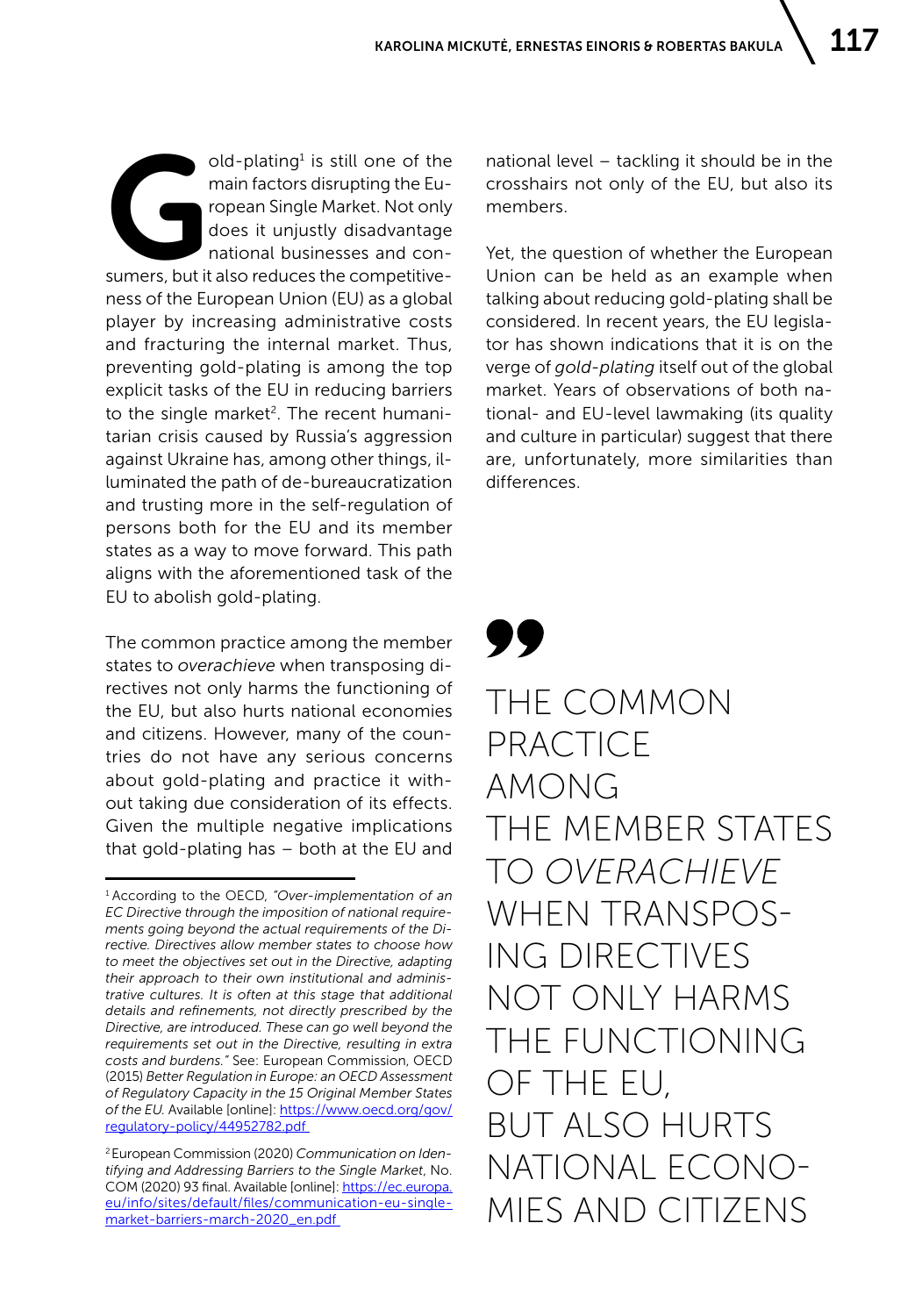Meanwhile, the European Union should serve as an example of a non-gold-plating policy. The path to move forward is being motivated out of the willingness to create a fostering environment for all, rather than regulate based on fear of the unknown and by restricting a person's ability to act. The former is the impetus for connecting to the world (i.e., reality) to develop and thrive, while fear compels separation as a means of protection for oneself and the ones we care about.

#### THE PATH OF GOLD-PLATING DOES NOT LEAD TO A GOLDEN FUTURE

For matters that are not fully harmonized at the EU level, member states have a margin to set additional requirements at the national level for whatever reasons they may find fit.

#### *GOLD-PLATING IS NOT IN LINE WITH THE EU LEGISLATURE'S PARADIGM*

Under the EU law, any national derivations from the minimal EU requirements must meet the purposes set out in the directive transposed and generally not exceed the minimal requirements to ensure the smooth flow of the EU Single Market. When transposing directives, the European Commission (EC) has long urged the member states to refrain from creating additional burdens to its residents. Additional national requirements that go beyond what is set in the directives must be justified by an overriding reason of public interest, and must be proportionate, easy to understand, and compliant with the harmonized minimum rules $3$ .

Moreover, the EC emphasizes that even within the legal rules, considering the objective of the single market differences must 99 ANY DERIVATIONS FROM THE MINIMAL STANDARDS SET IN THE DIRECTIVES OFTEN TRANSLATE INTO AN ADDITION-AL REGULATORY OR ADMINISTRATIVE BURDEN FOR BUSI-NESSES, PUTTING THEM IN A DISAD-VANTAGED POSI-TION IN RELATION TO THE OTHER MEMBER STATES. GOLD-PLATING HAS MULTIFOLD EFFECTS

be kept to a minimum. Thus, the paradigm that the EU regulator insists on applying is that of minimum standards and costs. Juxtaposed to this, gold-plating implies the national legislator's intent to build upon the directives' minimal standards to fulfill its political agenda and thus shifts the focus from the true purposes of the directives. This is

<sup>3</sup> European Commission (2018) *Communication of the Commission of 19 July 2018 on the Protection of Intra-EU Investment.*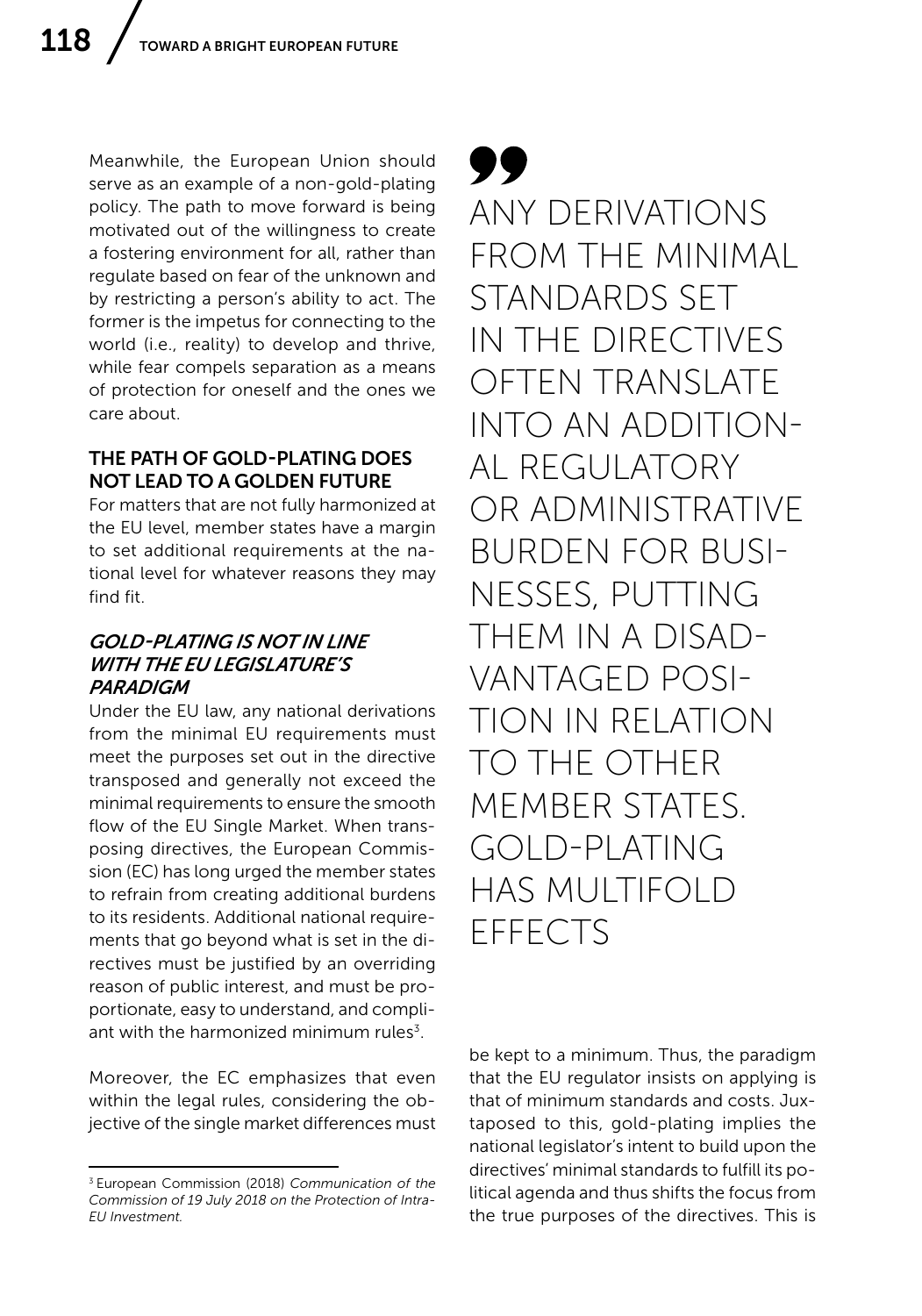Gold-plating additing EU to the minimum requirements at the regulatory nember state (MS) leve framework nterpretations of regulations in the MS and other MSs Effects on business entities, businesspersons, SMEs Obligatory administrative **Additional administrative Additional administrative** workload and costs workload and costs workload and costs Implications of additional and/or accumulated burden additional costs ·less options a fragmented ·reduced ·increased lead to incentives to shadow internal market ·more expenses budget-cuts  $expand$ eads to due to increased economy operations ·lay-offs becoming less<br>competitive as a prices less support for •reduction of reduced local services time resources global market and products, as production or incentives to may be spent<br>looking for create consumers player services products reduced •forced ·restructurization become more prone to shop in investments services in reallocation of or ending operations markets with foreign markets from third resources countries •reduced FDI relocating less restrictions ·price increase (i.e. with lower (including less companies/oper ·budgetary incentives to incoming SMEs) prices) losses due to operate in the<br>shadow ations to other reduced trust in more prone to<br>look for serviced states which reduces the EU legal impose less business economy operations and system and the restrictions and products in organization as the shadow consumption economy a whole ·local businesses are more prone to leave the state residents are discouraged from creating new businesses

#### Figure 1: The Multifold and Accumulated Effects of Gold-plating

Source: Lithuanian Free Market Institute (2021) Gold-Plating: How to Identify and Avoid. Available [online]: [https://](https://www.llri.lt/wp-content/uploads/2022/01/Gold-plating-final-2022-01-12.pdf) [www.llri.lt/wp-content/uploads/2022/01/Gold-plating-final-2022-01-12.pdf](https://www.llri.lt/wp-content/uploads/2022/01/Gold-plating-final-2022-01-12.pdf)

achieved by masking over-regulation as an inevitable "side effect" of EU regulations without fully considering the burden it may bring.

## *GOLD-PLATING TYPICALLY TRANSLATES INTO UNDUE AND ADVERSE BURDENS TO ALL*

Any derivations from the minimal standards set in the directives often translate into an additional regulatory or administrative burden for businesses, putting them in a disadvantaged position in relation to the other member states. Gold-plating has multifold effects [See: Figure 1].

#### *GOLD-PLATING HAS A PARTICULARLY DISADVANTAGEOUS IMPACT ON SMES AND EU GOALS TOWARDS THEM*

According to the European Commission, small and medium-sized enterprises (SMEs) are the backbone of Europe's economy, as they represent 99% of all businesses in the EU, employ around 100 million people, account for more than half of Europe's GDP, and play a key role in adding value in every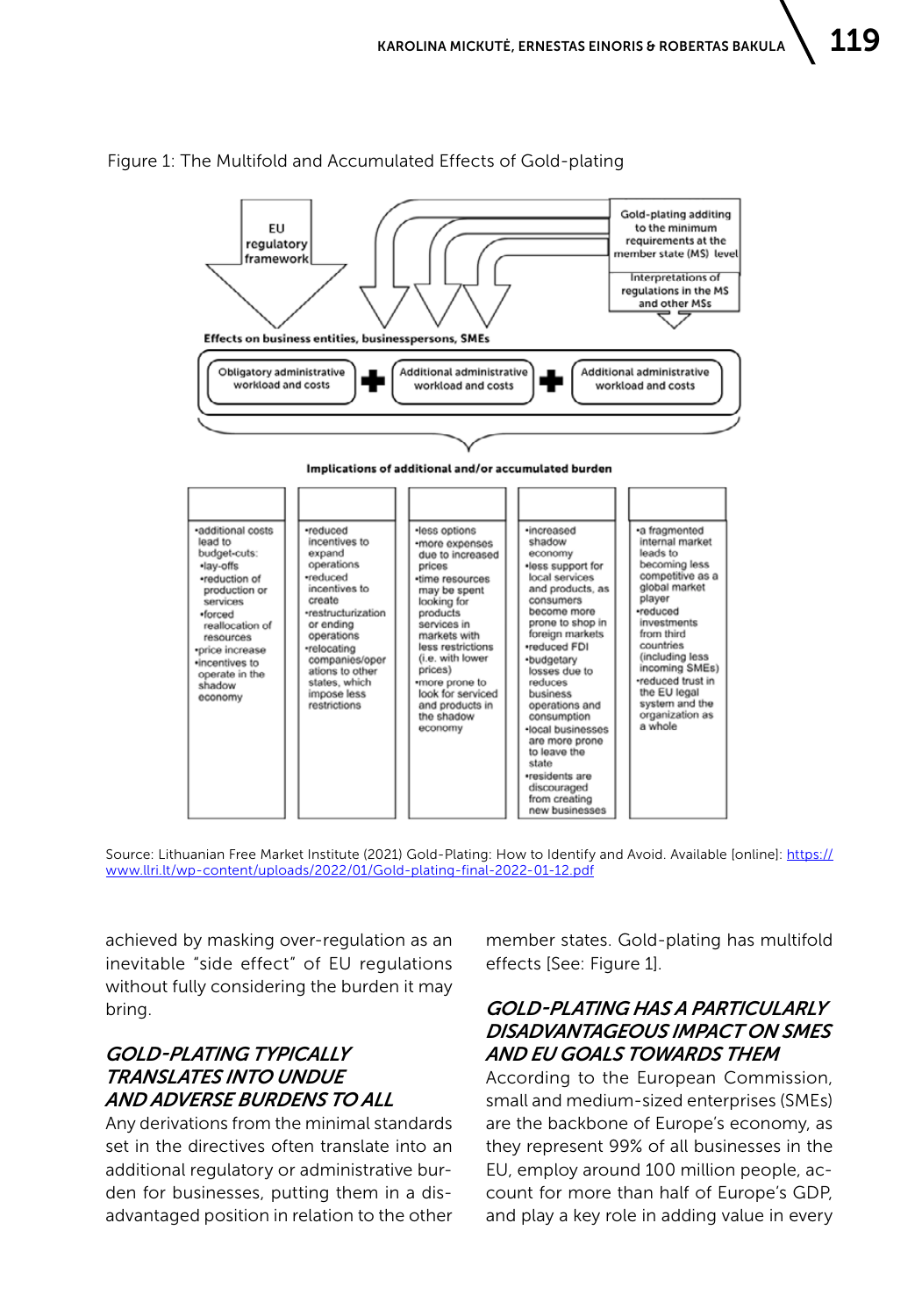# 99 SMALL AND MEDIUM-SIZED ENTERPRISES (SMES) ARE THE BACKBONE OF EUROPE'S ECONOMY

sector of the economy<sup>4</sup>. Thus, it is no surprise that the EU has set a strategic priority of unleashing the full potential of SMEs by creating a favorable regulatory environment for their development<sup>5</sup> and therefore allowing SMEs to take due advantage of the key freedoms of the EU6.

The EC's strategic ambitions entail actions to remove regulatory and practical obstacles to doing business or scaling up within the Single Market and beyond and increasing the internationalization of SMEs<sup>7</sup>. The latter focuses on building the capacity and legal framework for SMEs to flourish not only in the EU but also globally. And vice versa, this also implies that the EU is interested in attracting foreign-based SMEs. Yet with a segmented internal market and severely divergent requirements of member

states due to gold-plating, the possibilities of creating a fostering framework and attracting foreign SMEs to the EU are low.

## WHAT IF THE EU IS *GOLD-PLATING* ITSELF OUT OF THE GLOBAL MARKET?

When analyzing the tendencies of the national- and EU-level lawmaking process and its flaws, common issues become evident. During recent years, the EU legislator in the fields of social security, competition, innovation, and economic activity has raised red flags to analysts indicating that the practice of gold-plating (or *overachieving*) is not that alien to the European Union itself.

The criteria to establish gold-plating<sup>8</sup> refer to the need to adhere to the common lawmaking principles, e.g., proportionality, necessity, and subsidiarity. In addition, the general notion of lawmaking implies that measures that create additional burdens must be necessary and proportionate.

According to the EU law, the proportionality principle means that to achieve its aims, the EU will only take the action it needs to and no more<sup>9</sup>. However, just as in national law, the EU legislator can do a convenient impact assessment that would create the necessary arguments to justify the principle of proportionality. The opposite of this is the essence of gold-plating by its effect, and there were a number of *red-flag* initiatives of the EU legislator during recent years.

In addition, there are no mandatory requirements to do a gold-plating risk assessment when producing impact assessments of

<sup>4</sup> European Commission (2021) *Entrepreneurship and Small and Medium-Sized Enterprises (SMEs)*. Available [online]: [https://ec.europa.eu/growth/smes\\_en](https://ec.europa.eu/growth/smes_en)

<sup>5</sup> European Commission (2020) *Factsheet Unleashing the Full Potential of European SMEs.* Available [online]: [https://ec.europa.eu/commission/presscorner/detail/](https://ec.europa.eu/commission/presscorner/detail/en/fs_20_426 ) [en/fs\\_20\\_426](https://ec.europa.eu/commission/presscorner/detail/en/fs_20_426 ) 

<sup>6</sup> European Commission (2021) *SMEs' Access to Markets*. Available [online]: [https://ec.europa.eu/growth/smes/](https://ec.europa.eu/growth/smes/sme-strategy/improving-smes-access-marktets_en) [sme-strategy/improving-smes-access-marktets\\_en](https://ec.europa.eu/growth/smes/sme-strategy/improving-smes-access-marktets_en)

<sup>&</sup>lt;sup>8</sup> See, for example: Europos Teisės Departamentas prie Lietuvos Respublikos Teisingumo ministerijos (2015) *Europos Sąjungos teisės aktų įgyvendinimo nacionalinėje teisėje ir administracinės naštos pagrįstumo įvertinimo rekomendacijos*. Available [online]: [https://tm.lrv.lt/up](https://tm.lrv.lt/uploads/tm/documents/files/Perteklinis%20reguliavimas_rekomendacijos_galutinis%20(1).pdf)[loads/tm/documents/files/Perteklinis\\_reguliavimas\\_re](https://tm.lrv.lt/uploads/tm/documents/files/Perteklinis%20reguliavimas_rekomendacijos_galutinis%20(1).pdf)[komendacijos\\_galutinis \(1\).pdf](https://tm.lrv.lt/uploads/tm/documents/files/Perteklinis%20reguliavimas_rekomendacijos_galutinis%20(1).pdf) [in Lithuanian]

<sup>&</sup>lt;sup>9</sup> Treaty on European Union, Article 5.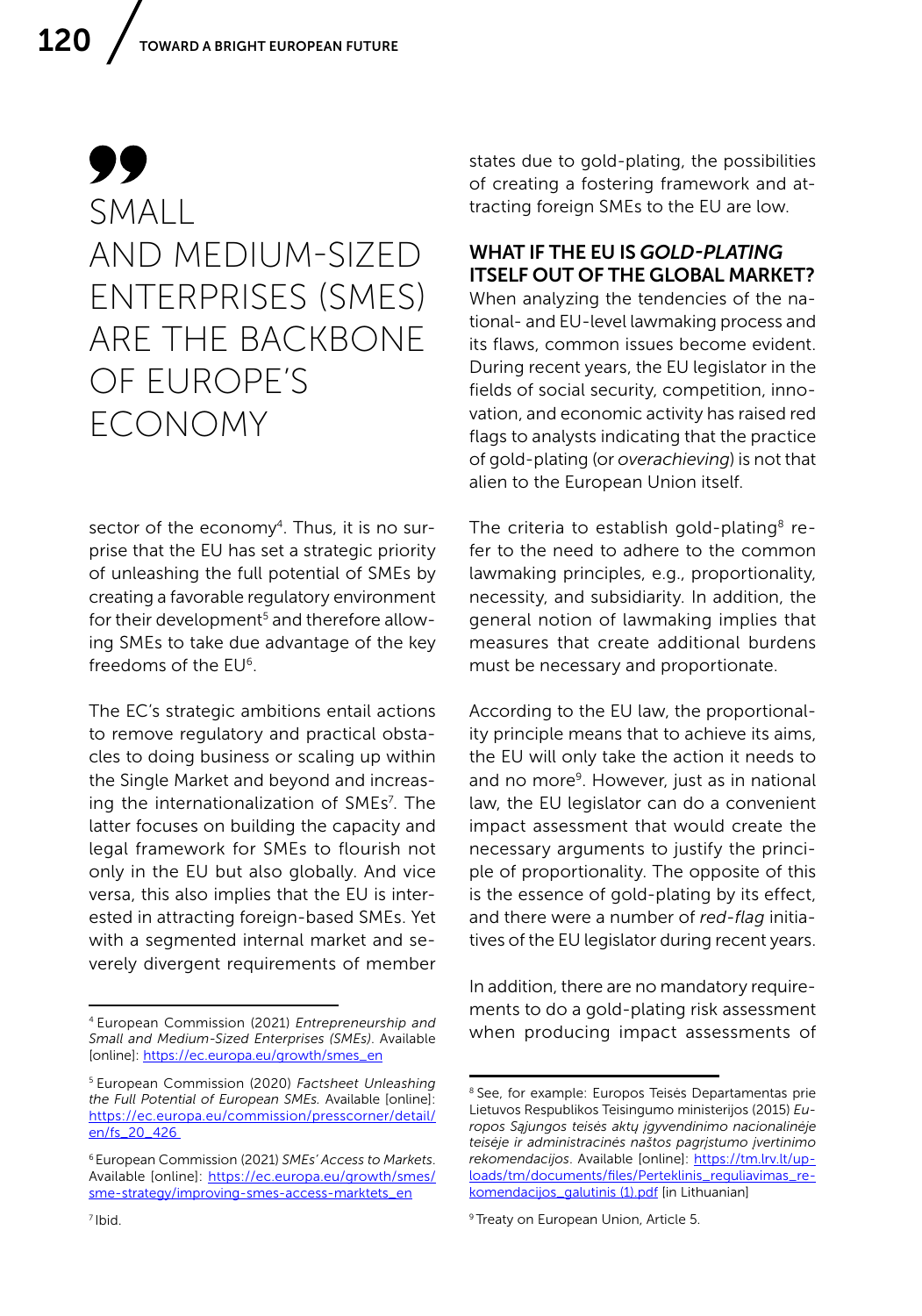99 WHEN ANALYZING THE TENDENCIES OF THE NATIONAL-AND EU-LEVEL LAWMAKING PROCESS AND ITS FLAWS, COMMON ISSUES BECOME EVIDENT

new EU regulations or directives. In general, all the directives allow for more stringent regulations at the national level meaning that the EU will not only achieve its goal of harmonization but also in a sense invite gold-plating. Understandably, the EU cannot establish close-ended requirements, since this would contradict the principle of subsidiarity and the sovereignty of member states. Yet, by declining an impact assessment on the possible ways of gold-plating, the proposed directive in no way benefits the EU's goals of reducing this practice.

# *THE DIGITAL MARKETS ACT WITH ITS ANTI-MARKET MECHANISMS<sup>10</sup>*

The European Parliament (EP), the EC, and the European Council continue negotiations on the Digital Markets Act (DMA) – a proposal aiming to curtail the anti-competitive behavior of big digital market players and create a level playing field for everybody.

The DMA is based on a dubious impact assessment with wishfully projected positive outcomes and underestimated negative consequences. Proclaiming goals to improve the innovative capacity of the EU and to improve the results in the digital sector of the market, the proposal, ironically, ignores both consumer interests and the basic mechanisms of competition and innovation.

# *USING A POLITICAL UMBRELLA TO ENACT REGULATIONS WITHOUT DULY ASSESSING THE COSTS*

The debate about improving the functioning of the market is dominated by a political standpoint, marginalizing discussions about economic consequences. Failing to address how innovations and technologies are created and what motivates people to pursue them, the DMA will hinder Europe's creative potential.

The European Commission justifies the proposal by the need to avoid regulatory fragmentation in the single market, create a safer digital space, and establish a level playing field for businesses, considering that some large online platforms act as *gatekeepers* in digital markets. Although the authors of the DMA claim that the act will restrict only big firms, the enforcement of the proposed regulation will inevitably hurt SMEs and the end users, the protection of which is among the EU's explicit tasks mentioned in the first part of this article.

In addition, the DMA introduces vague, ambiguous, and poorly defined concepts while leaving unrestricted scope and powers of the regulator to interpret them. And this will surely lead to gold-plating on the part of member states. All the regulatory uncertainty associated with the DMA is likely to cost years of lawsuits just for the designation of gatekeepers. They may also impose

<sup>10</sup> See: Lithuanian Free Market Institute (2021) *The Economic Analysis of the Digital Market Act.*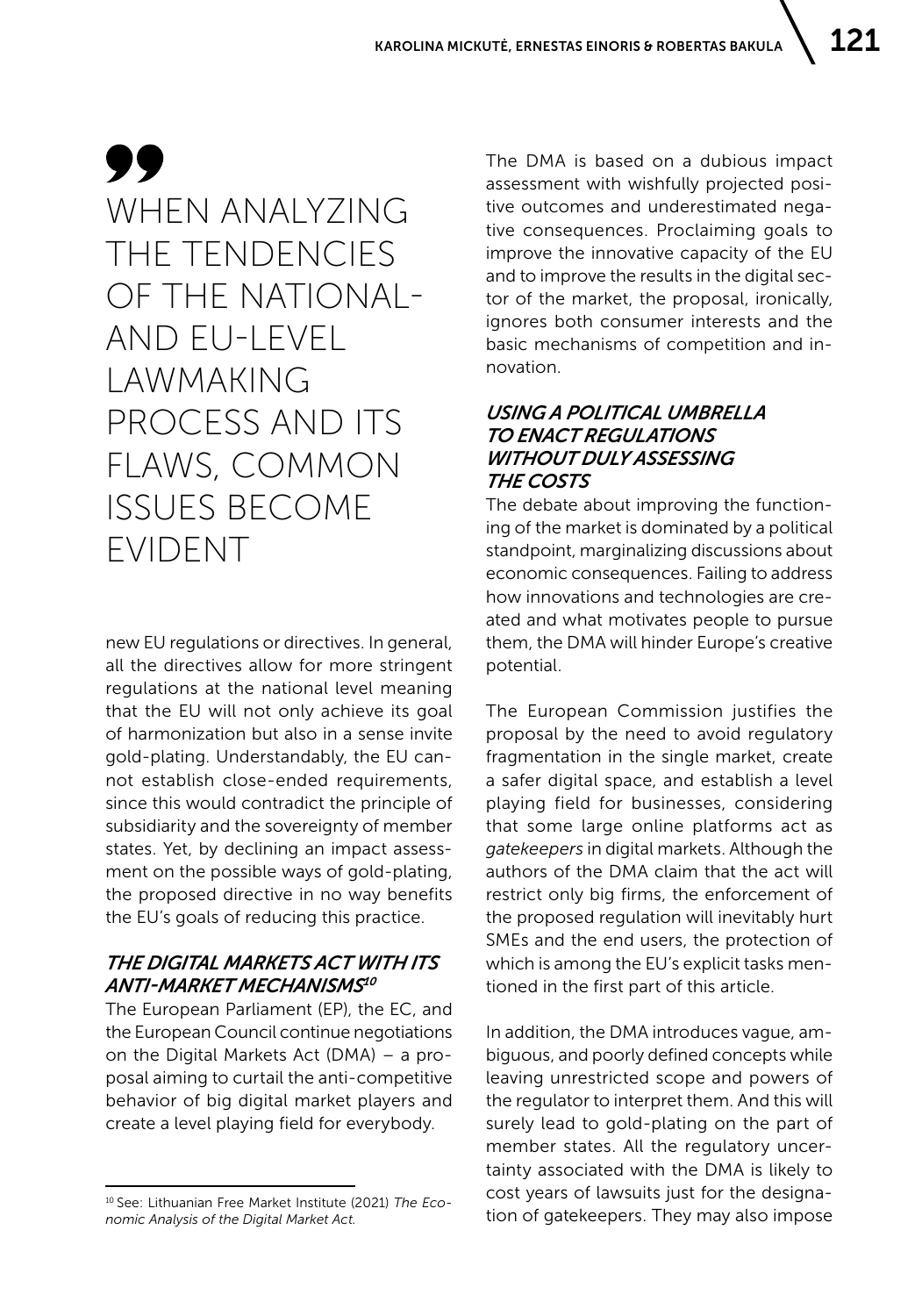# 99 THE DMA INTRODUCES VAGUE, AMBIGUOUS, AND POORLY DEFINED CONCEPTS WHII F I FAVING UNRESTRICTED SCOPE AND POWERS OF THE REGULATOR TO INTERPRET THEM

a tremendous waste of finances and time for companies as they try to avoid – or to comply with – the new regulatory framework.

Under the DMA, however, such pioneers will be labeled as *gatekeepers* and will face the regulatory, administrative, and financial burden imposed by the regulator. Yet, as established above, this is in no way substantiated to prove that it is necessary and proportionate.

#### *PERFECT SERVICES AND PERFECT PROVIDERS ARE AKIN TO WISHFUL THINKING*

Like any other market or sector, the digital market constantly pursues improvement and development. The EC thinks that they can accelerate the development towards better outcomes "for consumers in terms of prices, quality, choice, and innovation" by transforming or replacing the existing digital service providers<sup>11</sup>. No argumentation is provided as to why these new winners, who will come after the DMA has been implemented and the rules of the game have been changed, will bring only positive effects and will not have any adverse impact on consumers, innovation, and market potential.

# *"WE MUST DO SOMETHING": THE PREVAILING SPIRIT OF THE DMA*

The European Commission claims that there is a legitimate fear that the market power that large platforms have acquired will be hard to challenge<sup>12</sup>. It is difficult to judge how much of this strive to regulate comes from a naïve but genuine belief that it is possible to engineer the market and how much is being driven by various interests.

One of the reasons for such initiatives is a negative attitude towards big companies and technologies (the so-called "tech lash") among certain groups and society. The EU legislator's impact assessment lacked clear arguments and grounds as to why big companies are the primary source of discrepancies in the digital market and any other reasons were not considered, which could lead to an assumption that one of the key arguments for promoting the DMA is populism. And as populism always does, it seduces politicians with visibly easy and popular solutions for problems that are neither simple nor visible. And what is most regrettable is that it ultimately harms those actors and processes that were supposed to improve.

<sup>11</sup> European Commission (2020) *Commission Staff Working Document Impact Assessment Report Accompanying the document Proposal for a Regulation of the European Parliament and of the Council on Contestable and Fair Markets in the Digital Sector (Digital Markets Act)*. Available [online] [https://eur-lex.europa.eu/legal-content/EN/](https://eur-lex.europa.eu/legal-content/EN/ALL/?uri=CELEX%3A52020SC0363) [ALL/?uri=CELEX%3A52020SC0363](https://eur-lex.europa.eu/legal-content/EN/ALL/?uri=CELEX%3A52020SC0363)

 $12$  Ibid.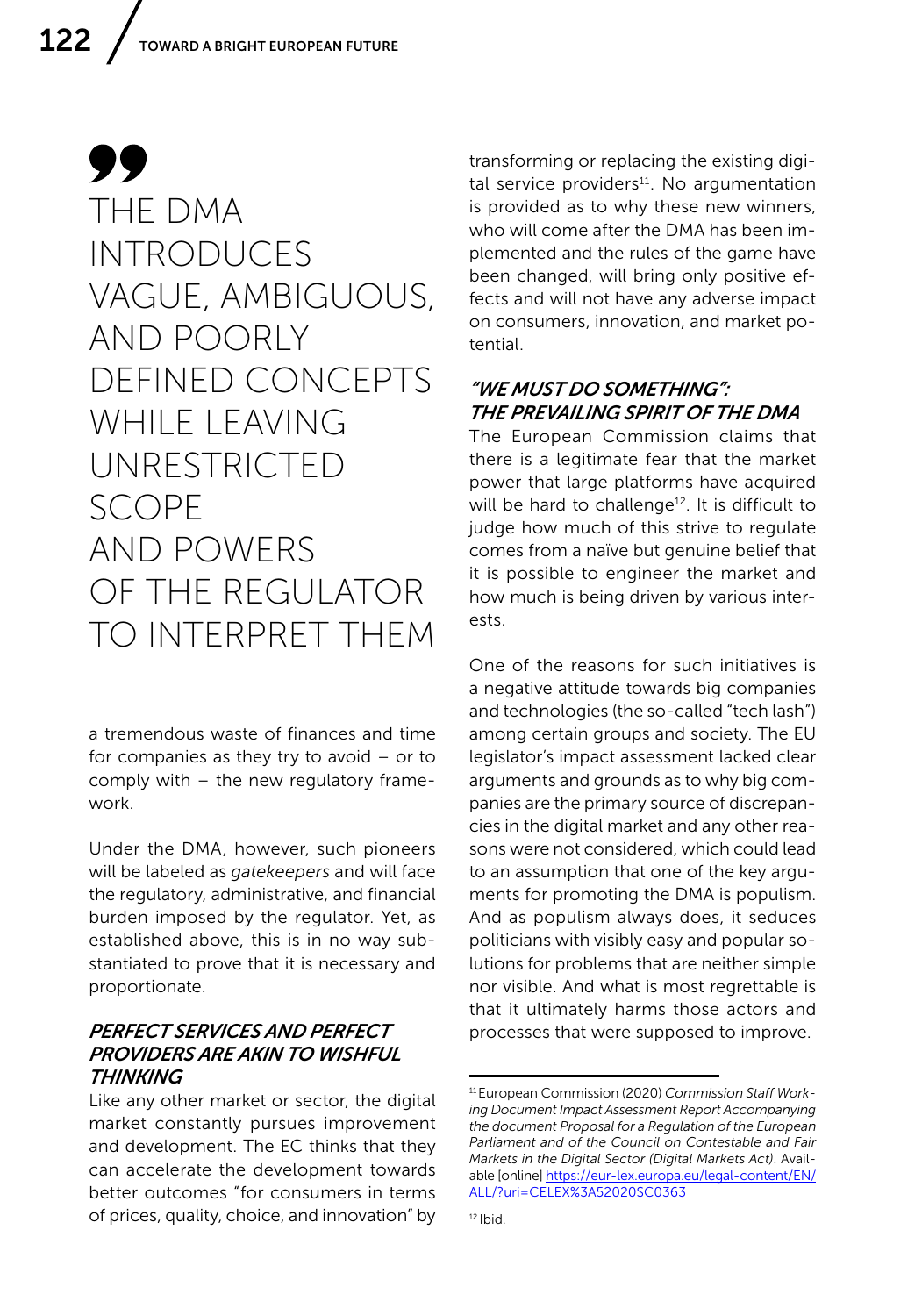The debate that is taking place around the regulation proposal is dominated by a political standpoint, marginalizing discussions about economic consequences. As a result, the political discourse fails to address how innovations and technologies are created, what motivates people to pursue them, and the effects the DMA will have on Europe's creative potential.

#### THE PLATFORM WORK DIRECTIVE THAT WILL NOT DELIVER

At the end of 2021, the European Commission proposed a directive of the European Parliament and Council on improving working conditions on platform work<sup>13</sup>. The proposal lays down intricate requirements for platforms whose application is likely to have serious unintended consequences for the consumers and workers contrary to the directive objectives.

# 99 AS POPULISM ALWAYS DOES, IT SEDUCES POLITI-CIANS WITH VISIBLY EASY AND POPULAR SOLUTIONS FOR PROBLEMS THAT ARE NEITHER SIMPLE NOR VISIBLE

# *A "CONVENIENT" IMPACT ASSESSMENT*

The impact assessment neglects the fact that individuals themselves decide to engage in platform work, which suggests that they regard certain conditions of platform work as more advantageous, and thus more attractive. Such behavior may also be indicative of the desire to distance oneself from employment relationships and related regulatory restrictions on work activities. The breakthrough of the gig economy was preconditioned by the laxity – or even absence – of regulation, i.e., more freedom to enterprise and act.

Juxtaposed to this, centralized rigid regulations of platform workers would negate the very essence of working through online platforms, and the employment presumption would unjustly deprive individuals of the ability to decide on their preferred work module and conditions. Imposing labor standards on platform work will reduce the supply of services and increase their cost for the consumers. This may lead to a number of platform workers losing their income.

#### *MISCONCEPTIONS OF KEY CONCEPTS AND BENEFITS*

Rather than getting employed, the service provider (the self-employed) *purchases* the connectivity service through a platform. In many cases, it is not the platform but its users who rate each other. To minimize their risks due to the application of the Draft Directive, it is likely that platforms will start by abolishing the rating system, which will have a negative impact on both service providers and consumers.

The directive provides for a presumption of an employment relationship if certain criteria indicating control are met. Automatically

<sup>13</sup> European Commission (2021) *Proposal for a Directive of the European Parliament and of the Council on Improving Working Conditions in Platform Work.* Available [online]: [https://ec.europa.eu/info/law/better-regulation/](https://ec.europa.eu/info/law/better-regulation/have-your-say/initiatives/12828-Improving-the-working-conditions-of-platform-workers_en) [have-your-say/initiatives/12828-Improving-the-work](https://ec.europa.eu/info/law/better-regulation/have-your-say/initiatives/12828-Improving-the-working-conditions-of-platform-workers_en)[ing-conditions-of-platform-workers\\_en](https://ec.europa.eu/info/law/better-regulation/have-your-say/initiatives/12828-Improving-the-working-conditions-of-platform-workers_en)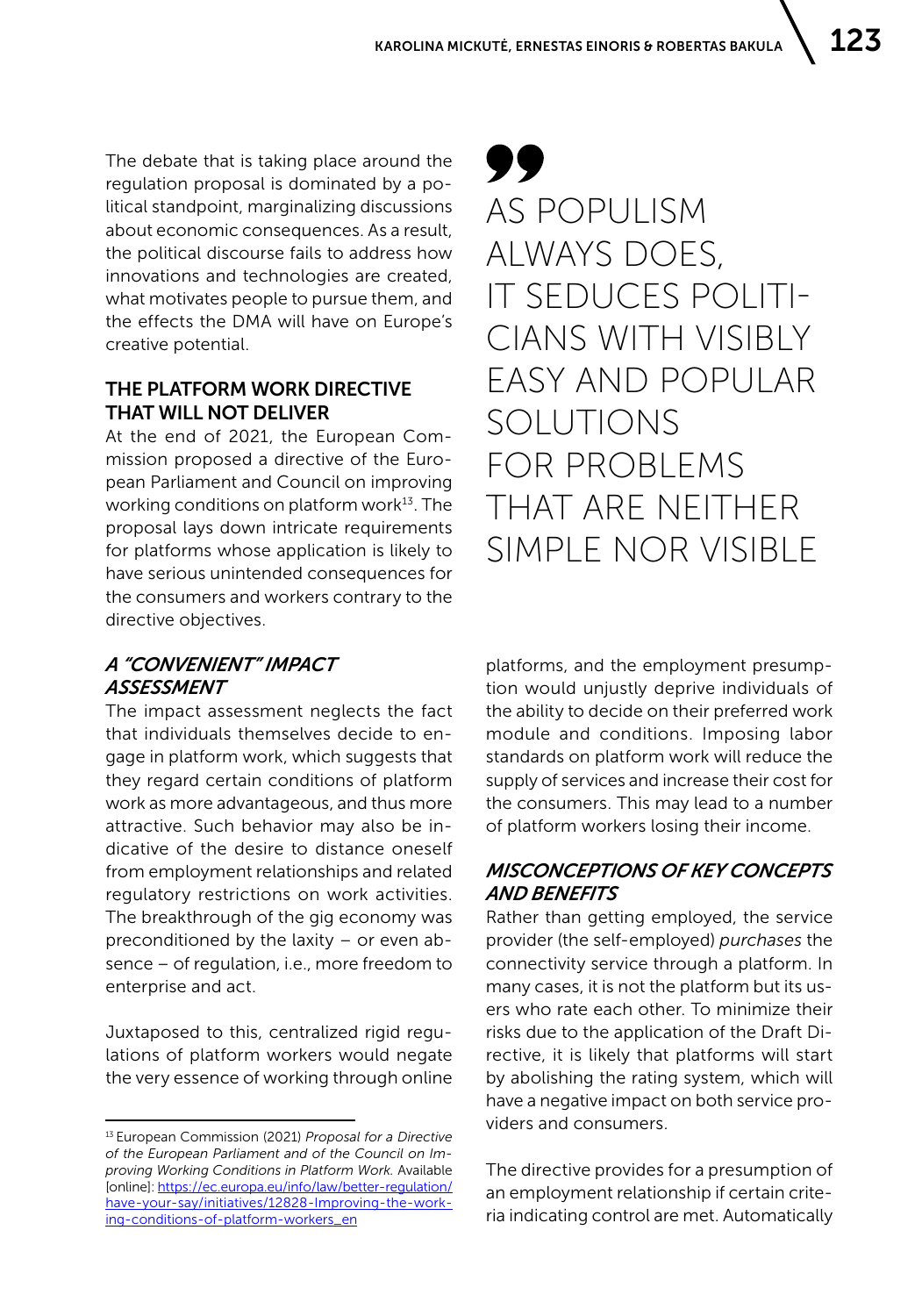applying an employment status to any platform worker would unduly deprive the self-employed of the possibility of deciding for themselves their preferred model of organization and the conditions of their activity. It would also increase the uncertainty of the application of the directive. This, in turn, may force out platforms from the EU, since the potential risks of operating in this market would be too high to bear in comparison to other markets. Such market fragmentation could significantly reduce the competitiveness of the EU as a global market player and would make it less attractive for foreign investment and innovation.

Yet, this concept is applied at a higher level, meaning that *overachieving* and going further than what is necessary on the part of the EU legislator makes the European Union market less attractive on a global scale.

99 CENTRALIZED RIGID REGULATIONS OF PLATFORM **WORKERS** WOULD NEGATE THE VERY ESSENCE OF WORKING THROUGH ONLINE PLATFORMS

# *FORCING PLATFORM WORKERS INTO A LEGAL VERTIGO*

Forcing former service providers and atypical workers into formal and traditional employment relations poses another conundrum, given that the employment framework may be ill-prepared to handle unorthodox work through platforms. It must be kept in mind that platform workers may not wish to engage in traditional employment or are unable to do so due to the peculiarities of their status.

Most traditional employment contracts do not meet the need for flexibility that is provided by platform work. In such cases, an alternative could be zero-hour contracts, which are the closest alternative to platform work and could ensure the needed flexibility; however, the EU discourages such contracts.

## *THE EU DIRECTLY AIMS TO REGULATE WHAT IS ALREADY REGULATED*

The directive on platform work duplicates effective control requirements, which can already be established under the EU acquis that covers labor relations and social protection. This implies that the issues that the European Commission aims to tackle are created not by an abundance of rules, but rather by the lack of their enforcement mechanisms.

In its impact assessment, the EC discloses that the issue of platform work is covered under various other EU regulations, yet it neglects to prove how current regulations are insufficient. The object of the directive is illegal work $14$ , the avoidance of which is already enshrined in various directives, regulations, and national laws (for example, national labor codes, which provide for

<sup>&</sup>lt;sup>14</sup> 'Illegal work' is a situation where a person has signed a service provision contract when in fact based on certain control criteria the relationship between him and the enterprise is of employment nature.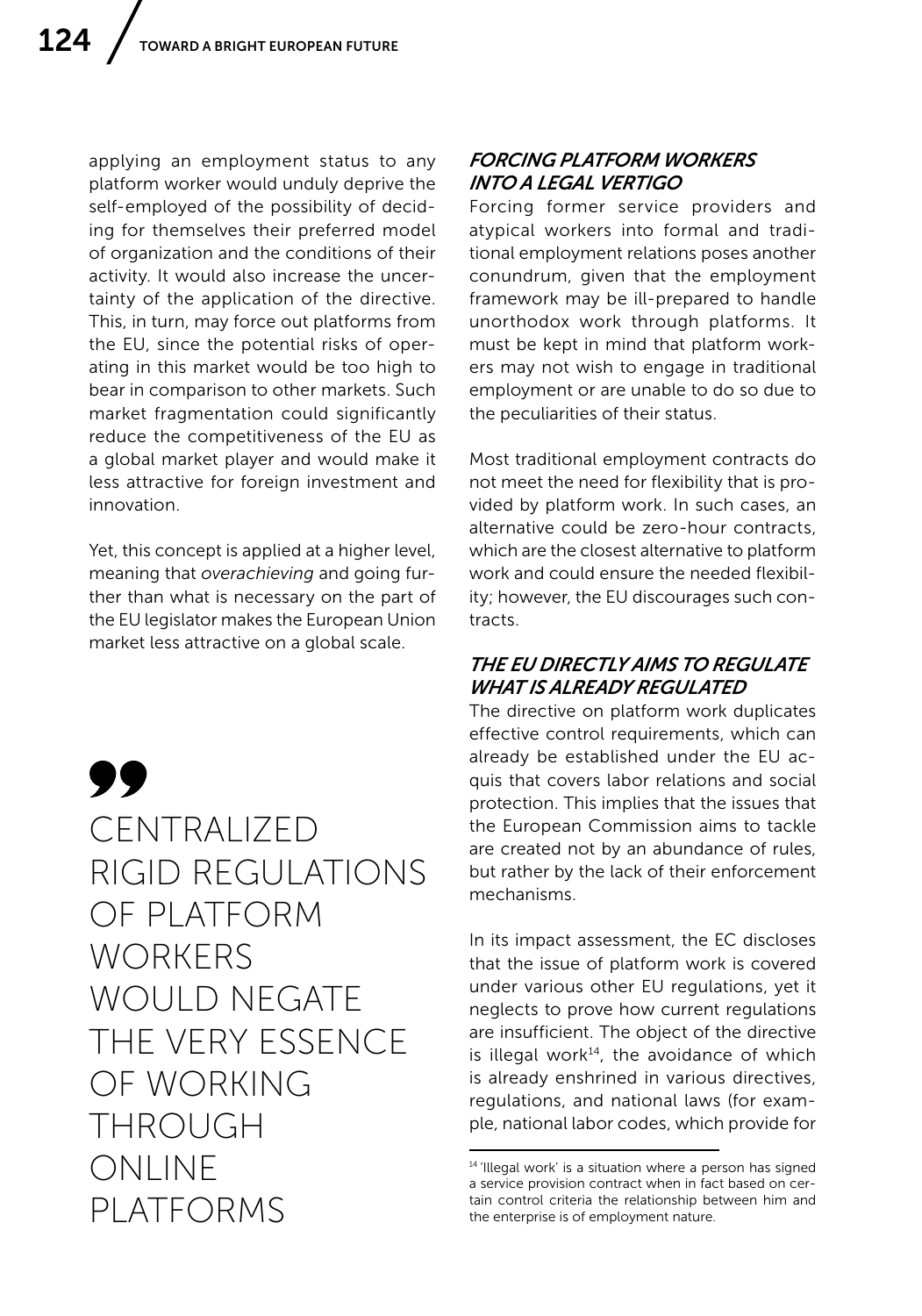the criteria of illegal work). And, in essence, duplicating the legal schemes that already exist is indeed gold-plating based on its ef $fect<sup>15</sup>$ .

## MAXIMIZING THE GLOBAL MINIMUM TAX

The European Commission released a *Proposal for a Council Directive* on ensuring a global minimum level of taxation for multinational groups in the Union, which puts a minimum 15% corporate income tax rate on large-scale enterprises<sup>16</sup>. The proposal is based on OECD's *Statement on a Two-Pillar Solution to Address the Tax Challenges Arising from the Digitalization of the Economy*17, which consists of multiple rules aiming to ensure that the minimum tax rate is paid. The OECD agreement is in no way binding, as it states that EU countries: *"are not required to adopt the global rules, but, if they choose to do so, they will implement and administer the rules in a way that is consistent [with the agreement]."* 

Meanwhile, the proposed directive makes the rules mandatory for all member states in the name of protection of the internal market. Additionally, the EU directive extends its scope to include purely domestic large companies, not only multinational enterprises, as stated in the OECD agreement. Even though this significant change was made, the EU has not conducted its own impact assessment of the proposed rules, referring to an impact assessment done by OECD in 2020.

#### *THE MOST 'CONVENIENT' IMPACT ASSESSMENT – NO IMPACT ASSESSMENT AT ALL*

One of the most troubling aspects of the directive proposal is that no proper impact assessment has been conducted. The explanation given by the European Commission is that OECD has already conducted the impact assessment of the global minimum tax regime. That is true, but there are significant differences from the policy presumed in the OECD impact assessment and the EC proposal. Firstly, OECD assumes a 12.5% minimum tax rate, while the directive proposes 15%. Secondly, specific tax

TT THE EU DIRECTIVE EXTENDS ITS SCOPE TO INCLUDE PURELY DOMESTIC LARGE COMPANIES, NOT ONLY MULTI-NATIONAL ENTER-PRISES, AS STAT-ED IN THE OECD AGREEMENT

<sup>15</sup> See: Mickute, K. (2022) *EK direktyva mažins galimybes pavežėjais dirbti tiek vietiniams, tiek nuo karo siaubo besitraukiantiems žmonėms*, [in]: *Delfi.lt.* Available [online]: [www.delfi.lt\verslas\nuomones\karolina-mickute-ek](http://www.delfi.lt\verslas\nuomones\karolina-mickute-ek-direktyva-mazins-galimybes-pavezejais-dirbti-tiek-vietiniams-tiek-nuo-karo-siaubo-besitraukiantiems-zmonems.d?id=89580397)[direktyva-mazins-galimybes-pavezejais-dirbti-tiek-vi](http://www.delfi.lt\verslas\nuomones\karolina-mickute-ek-direktyva-mazins-galimybes-pavezejais-dirbti-tiek-vietiniams-tiek-nuo-karo-siaubo-besitraukiantiems-zmonems.d?id=89580397)[etiniams-tiek-nuo-karo-siaubo-besitraukiantiems](http://www.delfi.lt\verslas\nuomones\karolina-mickute-ek-direktyva-mazins-galimybes-pavezejais-dirbti-tiek-vietiniams-tiek-nuo-karo-siaubo-besitraukiantiems-zmonems.d?id=89580397)[zmonems.d?id=89580397](http://www.delfi.lt\verslas\nuomones\karolina-mickute-ek-direktyva-mazins-galimybes-pavezejais-dirbti-tiek-vietiniams-tiek-nuo-karo-siaubo-besitraukiantiems-zmonems.d?id=89580397) [in Lithuanian]

<sup>16</sup> European Commission (2021) *Proposal for a Council Directive on Ensuring a Global Minimal Level of Taxation for Multinational Groups in the Union.* Available [online]: [https://ec.europa.eu/taxation\\_customs/system/](https://ec.europa.eu/taxation_customs/system/files/2021-12/COM_2021_823_1_EN_ACT_part1_v11.pdf.) [files/2021-12/COM\\_2021\\_823\\_1\\_EN\\_ACT\\_part1\\_v11.pdf.](https://ec.europa.eu/taxation_customs/system/files/2021-12/COM_2021_823_1_EN_ACT_part1_v11.pdf.)

<sup>17</sup> OECD (2021) *Statement on a Two-Pillar Solution to Address the Tax Challenges Arising from the Digitalization of the Economy.* Available [online]: [https://www.oecd.](https://www.oecd.org/tax/beps/statement-on-a-two-pillar-solution-to-address-the-tax-challenges-arising-from-the-digitalisation-of-the-economy-october-2021.pdf) [org/tax/beps/statement-on-a-two-pillar-solution-to](https://www.oecd.org/tax/beps/statement-on-a-two-pillar-solution-to-address-the-tax-challenges-arising-from-the-digitalisation-of-the-economy-october-2021.pdf)[address-the-tax-challenges-arising-from-the-digitali](https://www.oecd.org/tax/beps/statement-on-a-two-pillar-solution-to-address-the-tax-challenges-arising-from-the-digitalisation-of-the-economy-october-2021.pdf)[sation-of-the-economy-october-2021.pdf](https://www.oecd.org/tax/beps/statement-on-a-two-pillar-solution-to-address-the-tax-challenges-arising-from-the-digitalisation-of-the-economy-october-2021.pdf)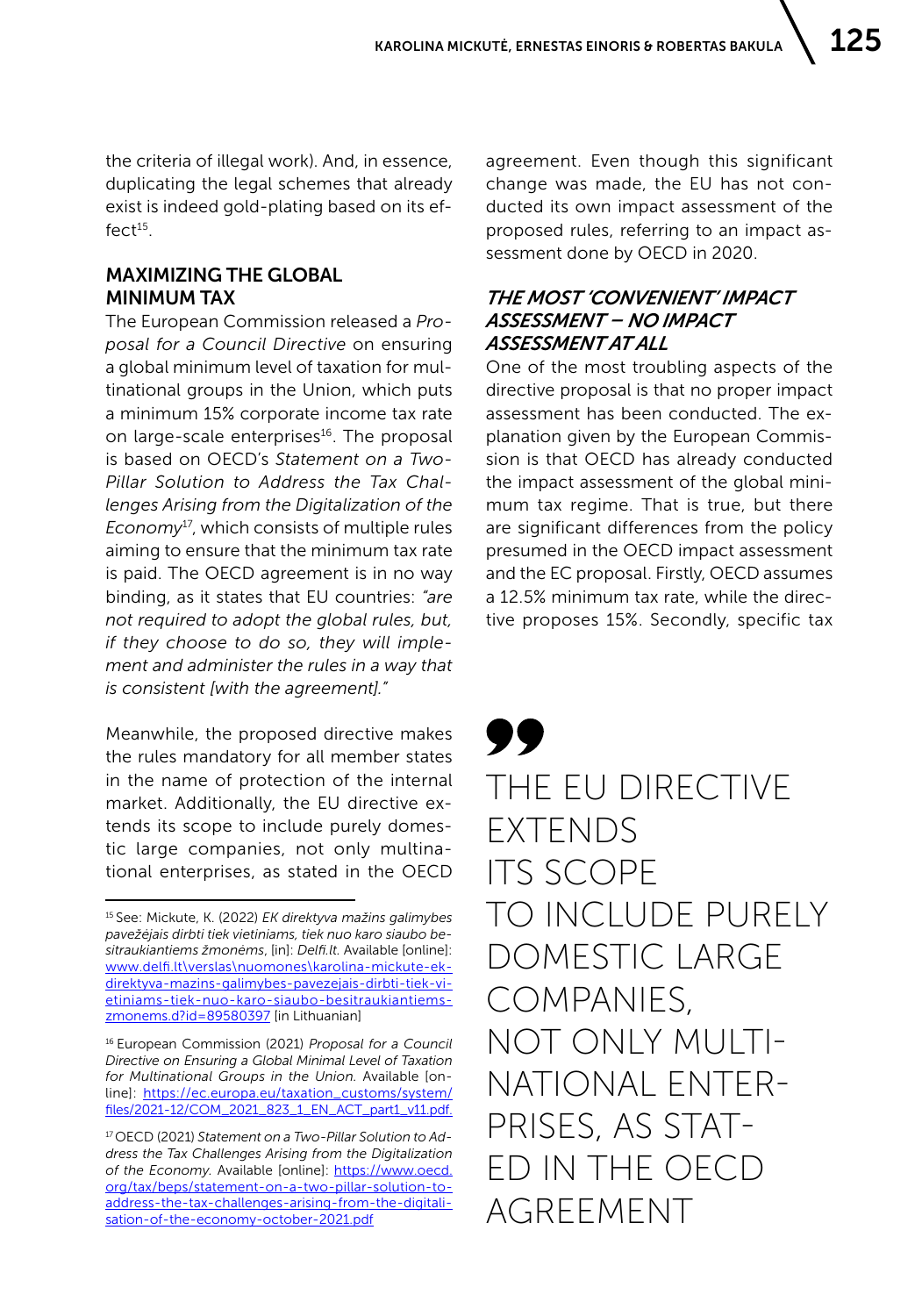allowances called substance carve-outs are different in the impact assessment and the EU directive.

The impact assessment assumes a specific allowance for depreciation expenses, while the EU proposal allows a carve-out for a particular percentage value of tangible assets. Furthermore, no impact assessment was done if the EU enacts the minimum tax and other countries do not. Such a scenario would put the European business at a competitive disadvantage, but the costs are in no way evaluated. Additionally, the scope of the EU directive goes beyond what was agreed upon in the OECD as it also includes purely domestic groups, yet it is not considered a possible consequence of the regulation.

### *THE UNJUSTIFIED INCREASE IN ADMINISTRATIVE COSTS IS NOT EVEN CONSIDERED AS AN ARGUMENT*

The directive might also create legal uncertainties for the countries with preferential CIT regimes to certain investment types or investments in specific locations. For example, Lithuania imposes no corporate income taxes in the case of investments exceeding

99 PUBLIC CONSULTATIONS BOTH AT THE EU AND MEMBER STATES' I FVEL MUST BE HELD **PROACTIVELY** 

20 million euros and creating at least 150 jobs. Before coming into effect, these provisions were agreed upon with the European Commission and recognized as non-harmful. However, the minimum tax directive does not acknowledge the latter. There is a question about a breach of the company's legitimate interests if it made investments in Lithuania because of the 0% tax rate but is now in the scope of the minimum tax rules and will have to pay the top-up tax. Adopting the proposed EC minimum tax directive would cause an increase in bureaucracy.

In addition, to comply with the directive, companies would have to calculate their effective tax rates paid in every jurisdiction. This requirement will force companies to conduct a parallel accounting according to the proposed rules, as eligible taxes, revenues, and costs will differ based on national rules. The parallel accounting will require additional time and effort by companies to comply with taxation, which could instead be spent in other productive ways.

## LOOKING BACK IN ORDER TO PAVE A WAY FORWARD

Let us now analyze the key good practices and principles to adhere to when enacting laws both at the EU and the national level. For the latter, gold-plating may be avoided to better benefit its residents. And for the former, universal methods of increasing the quality of lawmaking and, in turn, trust in the European Union shall be discussed.

#### PUBLIC CONSULTATIONS ARE INSUFFICIENT TO SHOW THE VIEWS OF THE MANY

Motivation out of fear instead of love results in diminishing the powers of the many for the alleged protection of a few, and in most cases without even hearing the views of the key stakeholders – the users, the consumers, the self-employed, and the SMEs. For example, the DMA discussions involved only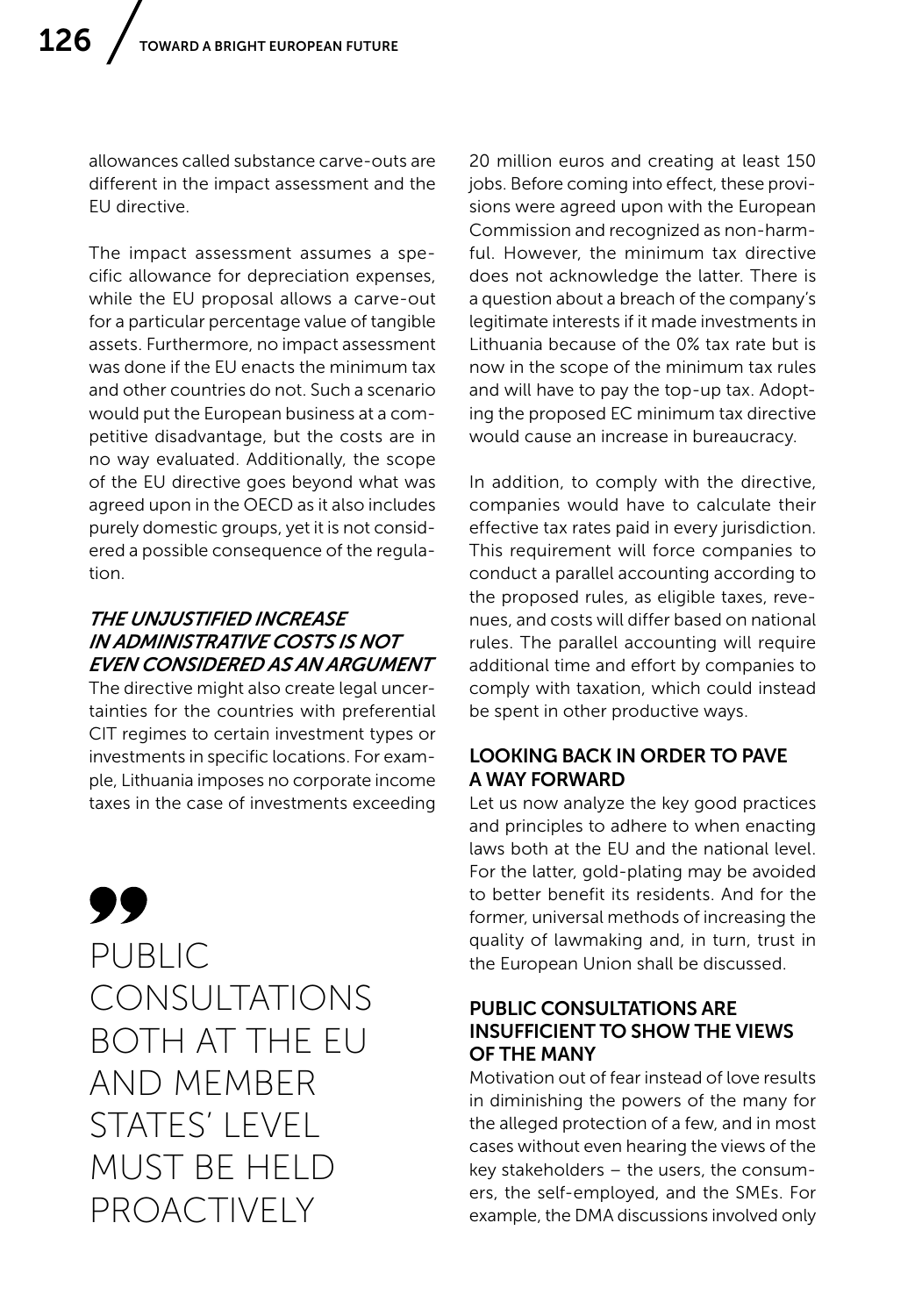a minor part of SMEs that would be directly affected by the regulation.

In a closed discussion held by the Lithuanian Free Market Institute in February 2022 on the quality of lawmaking, the majority of the smaller non-governmental organizations said that they are not motivated to engage in public consultations since they know that their opinions will not matter and preparing those takes up a lot of their valuable time. Given that small stakeholders have a lot on their plates, unfortunately, engaging in *fictional* public consultations costs them more than trying to work with new regulations and helping their peers.

This means that public consultations both at the EU and member states' level must be held proactively, and any responses to the public consultation materials must be (dis) agreed upon by using arguments. This is important to achieve greater cooperation with key stakeholders and maintain the EU's legality.

99 THERE ARE NO CONCRETE FORMAL REQUIREMENTS FOR THE FORM OF TRANSPOSITION SET OUT BY THE EU LEGISLATOR

#### THE KNOWLEDGE OF THE UK AND SWEDEN SUGGESTS INSTRUMENTS ON CREATING A MORE FOSTERING REGULATORY ENVIRONMENT

To tackle the issue with gold-plating, it is best to seek advice from the two countries that were first to experience the phenomenon and to take concrete steps to tackle it. The first case is in the United Kingdom, whose coalition government of Conservatives and Liberal Democrats has taken several steps to limit the impacts that the adoption of EU legislation could have on UK businesses. Although the UK left the EU following the referendum vote in 2016, its developed practices to avoid gold-plating are relevant to date since they are universal, the best developed, and most of them were incorporated into the national recommendations of other EU member states.

#### *THE UK SUGGESTED FOCUSING ON MINIMAL REQUIREMENTS AND BEST RESIDENT INTERESTS*

An analysis (finalized in 2013) on the application of the UK's EU law transposition principles for eighteen months showed that the UK's government was successful in preventing the additional regulatory burden, and there were only a few cases in which the government went beyond the minimum requirements when applying the transposition principles. In the process of the implementation of the EU legislation, the UK ministries were forced to show how they were using the five principles for the adoption of the EU law.

In addition, there was an independent body (the Regulation Reducing sub-Committee) established to oversee how the principles are being applied and to which policymakers had to provide justifications for departing from the principles. Therefore, the principles of transposition were paired with enforcement mechanisms to ensure their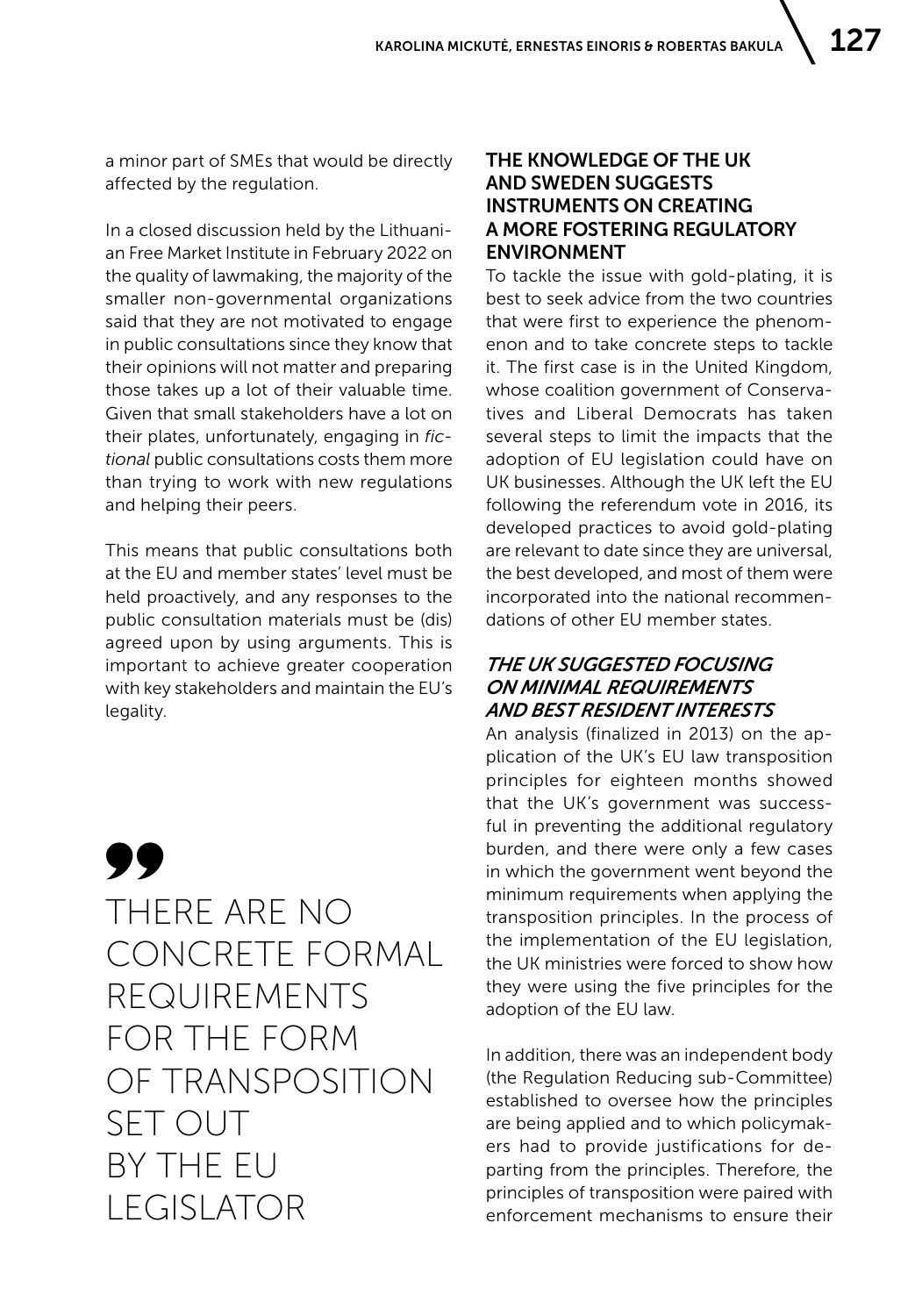actual functioning18, making them *de facto*  mandatory.

#### *SEEKING ALTERNATIVE MEASURES*

It is a crucial lesson to learn for other member states as the correct transposition of a directive does not automatically imply enacting new laws or implementing acts. There are no concrete formal requirements for the form of transposition set out by the EU legislator, as due transposition entails the process of giving effect to directives within their domestic legal systems.

This means that certain directive requirements may even manifest in the form of recommendations and guidelines – as long as the purpose of the directive is achieved<sup>19</sup>. Such a paradigm of seeking alternatives to laws is prudent in terms of reducing (or at least refraining from) creating additional burden to national residents. In addition, soft-law measures may offer more fluidity and flexibility to better meet the everchanging needs of the market.

This principle could also benefit the European Union in its decision-making. Most impact assessments contain the *cliché* that other alternative measures have been shown to be insufficient without providing an impact assessment of the exact alternative measures applied. Keeping in mind the

99 CURRENTLY, MOST OF THE EU LAWS ALLOW FOR MORE STRIN-GENT REGULATIONS – BUT NOT THE OTHER WAY AROUND

key universal lawmaking principle of *necessity*, it is important to show that other means are indeed insufficient before enacting the rule at the highest and most stringent level (regulation of directive).

For example, regarding the Platform Work Directive, the EU neglects the alternative to ensure more information and consultations for the platform workers. It also does not see that it duplicates already existing regulations, meaning that the situation is caused not by the abundance of rules, but rather the lack of enforcement. This, in turn, means that if any additional rules are established, they will also be of *paper value.*

#### *'ONE- IN', 'ONE-OUT' AS A LEGAL OBI IGATION*

The UK government had also introduced an approach entitled *one-in, one-out*  (OIOO)20, which meant that no new primary

<sup>18</sup> UK Department for Business Innovation, & Skills (UK) (2013) *Gold-Plating Review*. Available [online]: [https://](https://assets.publishing.service.gov.uk/government/uploads/system/uploads/attachment_data/file/137696/bis-13-683-gold-plating-review-the-operation-of-the-transposition-principles-in-the-governments-guiding-principles-for-eu-legislation.pdf) [assets.publishing.service.gov.uk/government/uploads/](https://assets.publishing.service.gov.uk/government/uploads/system/uploads/attachment_data/file/137696/bis-13-683-gold-plating-review-the-operation-of-the-transposition-principles-in-the-governments-guiding-principles-for-eu-legislation.pdf) [system/uploads/attachment\\_data/file/137696/bis-](https://assets.publishing.service.gov.uk/government/uploads/system/uploads/attachment_data/file/137696/bis-13-683-gold-plating-review-the-operation-of-the-transposition-principles-in-the-governments-guiding-principles-for-eu-legislation.pdf)[13-683-gold-plating-review-the-operation-of-the](https://assets.publishing.service.gov.uk/government/uploads/system/uploads/attachment_data/file/137696/bis-13-683-gold-plating-review-the-operation-of-the-transposition-principles-in-the-governments-guiding-principles-for-eu-legislation.pdf)[transposition-principles-in-the-governments-guiding](https://assets.publishing.service.gov.uk/government/uploads/system/uploads/attachment_data/file/137696/bis-13-683-gold-plating-review-the-operation-of-the-transposition-principles-in-the-governments-guiding-principles-for-eu-legislation.pdf)[principles-for-eu-legislation.pdf](https://assets.publishing.service.gov.uk/government/uploads/system/uploads/attachment_data/file/137696/bis-13-683-gold-plating-review-the-operation-of-the-transposition-principles-in-the-governments-guiding-principles-for-eu-legislation.pdf) 

<sup>19</sup> European Commission (2005) Commission Recommendation of 12 July 2004 on the transposition into national law of Directives affecting the internal market. Para. 1 of the Preamble: *"Member States transposing Directives into national law can choose the form and methods for such transposition, but are bound by the terms of the Directive as to the result to be achieved and the deadline by which transposition should take place."* See: [https://eur-lex.europa.eu/legal-content/](https://eur-lex.europa.eu/legal-content/EN/ALL/?uri=CELEX%3A32005H0309) [EN/ALL/?uri=CELEX%3A32005H0309](https://eur-lex.europa.eu/legal-content/EN/ALL/?uri=CELEX%3A32005H0309) 

<sup>20</sup> RRC (2011) The OIOO Framework. Available [online]: [https://www.regulation.org.uk/library/2011\\_oioo\\_meth](https://www.regulation.org.uk/library/2011_oioo_methodology.pdf)[odology.pdf](https://www.regulation.org.uk/library/2011_oioo_methodology.pdf)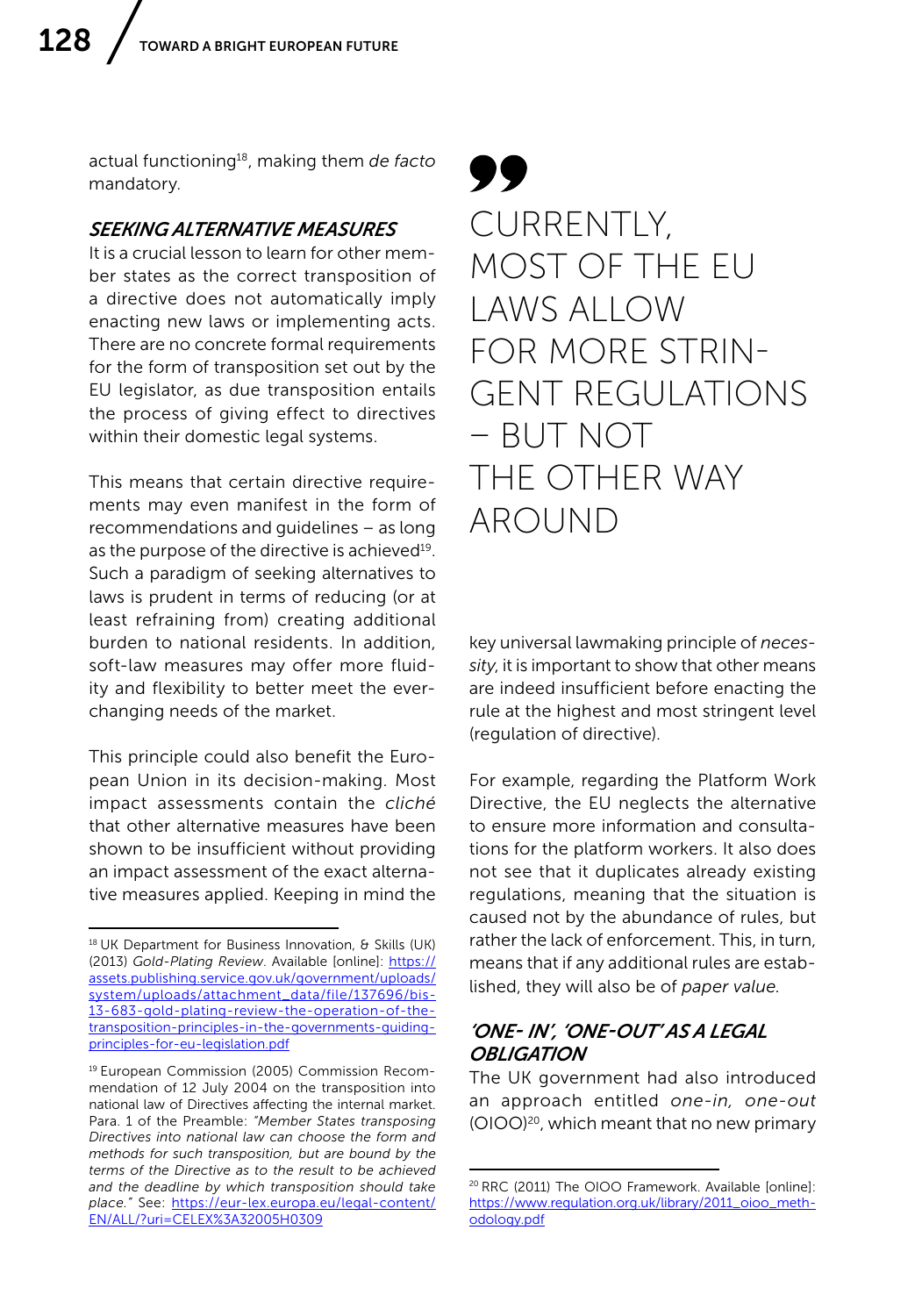or secondary legislation of the United Kingdom, which would create new expenses for businesses, could be introduced without the identification of an existing regulation with an equivalent financial burden that could be removed. This was a key requirement for both enacting new national laws and transposing EU laws. Such a measure would help combat the accumulation of burdens to persons in respective EU member states.

This principle could also be envisaged in the legal acts of the European Union. Currently, most of the EU laws allow for more stringent regulations – but not the other way around. Envisaging a notion that the implementation of the directive requires applying the OIOO principle would directly benefit the goal to diminish the unjust practice of gold-plating.

# *COPY-OUT PRINCIPLE WHEN TRANSPOSING RULES*

The *copy-out* principle implies the obligation to use the exact wording of the directive in national laws when possible and reasonable. This is another important lesson to learn, as the administrative burden consists not only of additional new requirements, but also of the burden to understand the content of the rules. Simply put, the more complex the rules are, the more burden businesses face to comprehend and comply with them. The *copy-out* technique helps with avoiding such additional costs as it provides clear wording and ensures more legal clarity for persons.

For the European Union, this principle means establishing such definitions and notions that would be clear and easily understandable. Complex and ambiguous concepts (e.g., with the DMA, as described in the previous section) would undoubtedly lead to gold-plating.

# 99 SIMPLY PUT, THE MORE COMPLEX THE RULES ARE, THE MORE BURDEN BUSINESSES FACE TO COMPREHEND AND COMPLY WITH THEM

# *PAIRING PRINCIPLES WITH ENFORCEMENT MECHANISMS*

A key role in the UK's commitment to abolish gold-plating was played by the Regulation Reducing sub-Committee (RRC) – an independent control body overseeing the implementation of the OIOO strategy and keeping a check on other government bodies. Policymakers also had the obligation to justify derivations from the UK's principles before the RRC. An analysis by the Department for Business  $\theta$  Skills<sup>21</sup> showed that these transposition principles were, therefore, an effective tool to ensure appropriate control of the measures adopted as a result of the EU legislation. The crucial aspect is to have the individual departments uphold these rules and avoid adopting additional measures.

<sup>21</sup> UK Department for Business Innovation, & Skills (2013) *Gold-Plating Review.* Available [online]: [https://assets.](https://assets.publishing.service.gov.uk/government/uploads/system/uploads/attachment_data/file/137696/bis-13-683-gold-plating-review-the-operation-of-the-transposition-principles-in-the-governments-guiding-principles-for-eu-legislation.pdf) [publishing.service.gov.uk/government/uploads/system/](https://assets.publishing.service.gov.uk/government/uploads/system/uploads/attachment_data/file/137696/bis-13-683-gold-plating-review-the-operation-of-the-transposition-principles-in-the-governments-guiding-principles-for-eu-legislation.pdf) [uploads/attachment\\_data/file/137696/bis-13-683-gold](https://assets.publishing.service.gov.uk/government/uploads/system/uploads/attachment_data/file/137696/bis-13-683-gold-plating-review-the-operation-of-the-transposition-principles-in-the-governments-guiding-principles-for-eu-legislation.pdf)[plating-review-the-operation-of-the-transposition](https://assets.publishing.service.gov.uk/government/uploads/system/uploads/attachment_data/file/137696/bis-13-683-gold-plating-review-the-operation-of-the-transposition-principles-in-the-governments-guiding-principles-for-eu-legislation.pdf)[principles-in-the-governments-guiding-principles-for](https://assets.publishing.service.gov.uk/government/uploads/system/uploads/attachment_data/file/137696/bis-13-683-gold-plating-review-the-operation-of-the-transposition-principles-in-the-governments-guiding-principles-for-eu-legislation.pdf)[eu-legislation.pdf](https://assets.publishing.service.gov.uk/government/uploads/system/uploads/attachment_data/file/137696/bis-13-683-gold-plating-review-the-operation-of-the-transposition-principles-in-the-governments-guiding-principles-for-eu-legislation.pdf)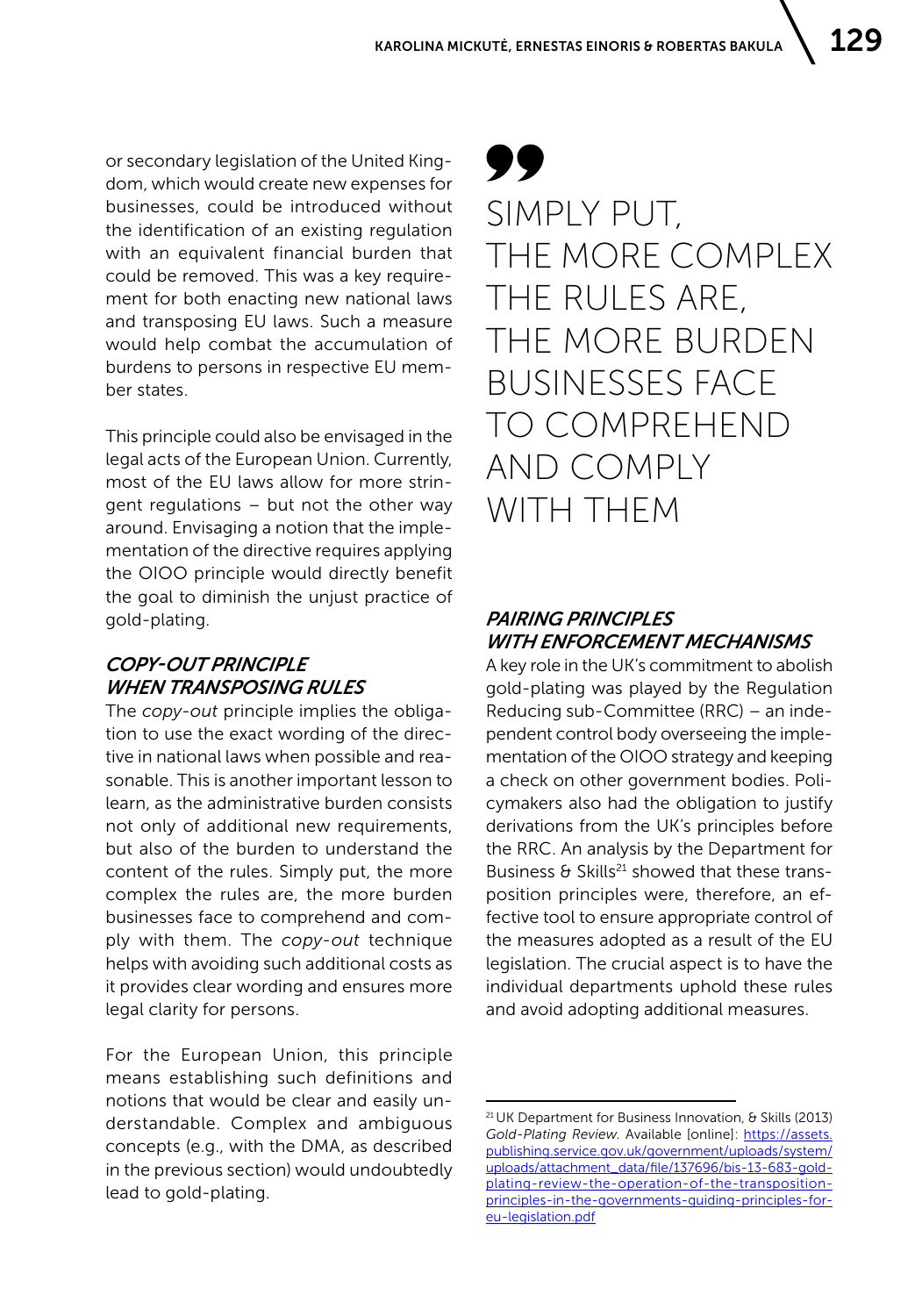99 SWEDEN IS AN EXAMPLE OF A PROACTIVE BUSINESS COMMUNITY, WHICH CAME FORWARD WITH A SET OF REC-OMMENDATIONS THAT FOCUSED ON THE PRACTICE OF THE ADOPTION OF THE NEW EU LEGISLATION

In terms of the European Union, there are no internalized mechanisms to enforce the IA and the RIAs presented during the public consultations. Thus, incorporating mechanisms or even separate lawmaking quality ombudsmen would significantly benefit the goals of the EU.

#### SWEDEN RELIES ON A PROACTIVE BUSINESS COMMUNITY AND PROMOTES COST-CONSCIOUS DECISION MAKING

Based on previous research, the example of Sweden was chosen due to a different kind of positive example it can provide to other European countries. Unlike the United Kingdom, where the bulk of the initiative was orchestrated by the public sector, Sweden is an example of a proactive business community, which came forward with a set of recommendations that focused on the practice of the adoption of the new EU legislation.

#### *THE BETTER-REGULATION CONCERN IS SHARED BY BOTH THE PRIVATE AND PUBLIC SECTOR*

A distinguishing feature about Sweden is the existence of the Board of Swedish Industry and Commerce for Better Regulation (Näringslivets Regelnämnd, NNR) and the Swedish Better Regulation Council (Regelrådet). The NNR is an independent, nonparty political organization, which speaks for more than a third of all active companies in Sweden and represents businesses of all sizes and sectors. NNR is unique among business advocates in that its sole focus is on bringing about regulatory reform and a more business-friendly regulatory environment in Sweden and the EU<sup>22</sup>. NNR's input is beneficial in terms of analyzing existing rules and providing policy changes.

The dedicated counterpart in the government is the Swedish Better Regulation Council (Regelrådet), which is a designated decision-making body whose members are appointed by the government. The Regelrådet primarily examines the proposals for new and amended regulations that may have effects on the working conditions of enterprises and their competitiveness, considers whether the statutory impact assessments were carried out, and assesses the quality of the impact assessment.<sup>23</sup>

<sup>&</sup>lt;sup>22</sup> European Economic and Social Committee, Tsipouri, L. J. (2014) *Smart Governance of the Internal Market for*  Business. Available [online]: [https://www.eesc.europa.](https://www.eesc.europa.eu/sites/default/files/resources/docs/qe-01-14-863-en-n.pdf  ) [eu/sites/default/files/resources/docs/qe-01-14-863](https://www.eesc.europa.eu/sites/default/files/resources/docs/qe-01-14-863-en-n.pdf  ) [en-n.pdf](https://www.eesc.europa.eu/sites/default/files/resources/docs/qe-01-14-863-en-n.pdf  )

 $23$  Ibid.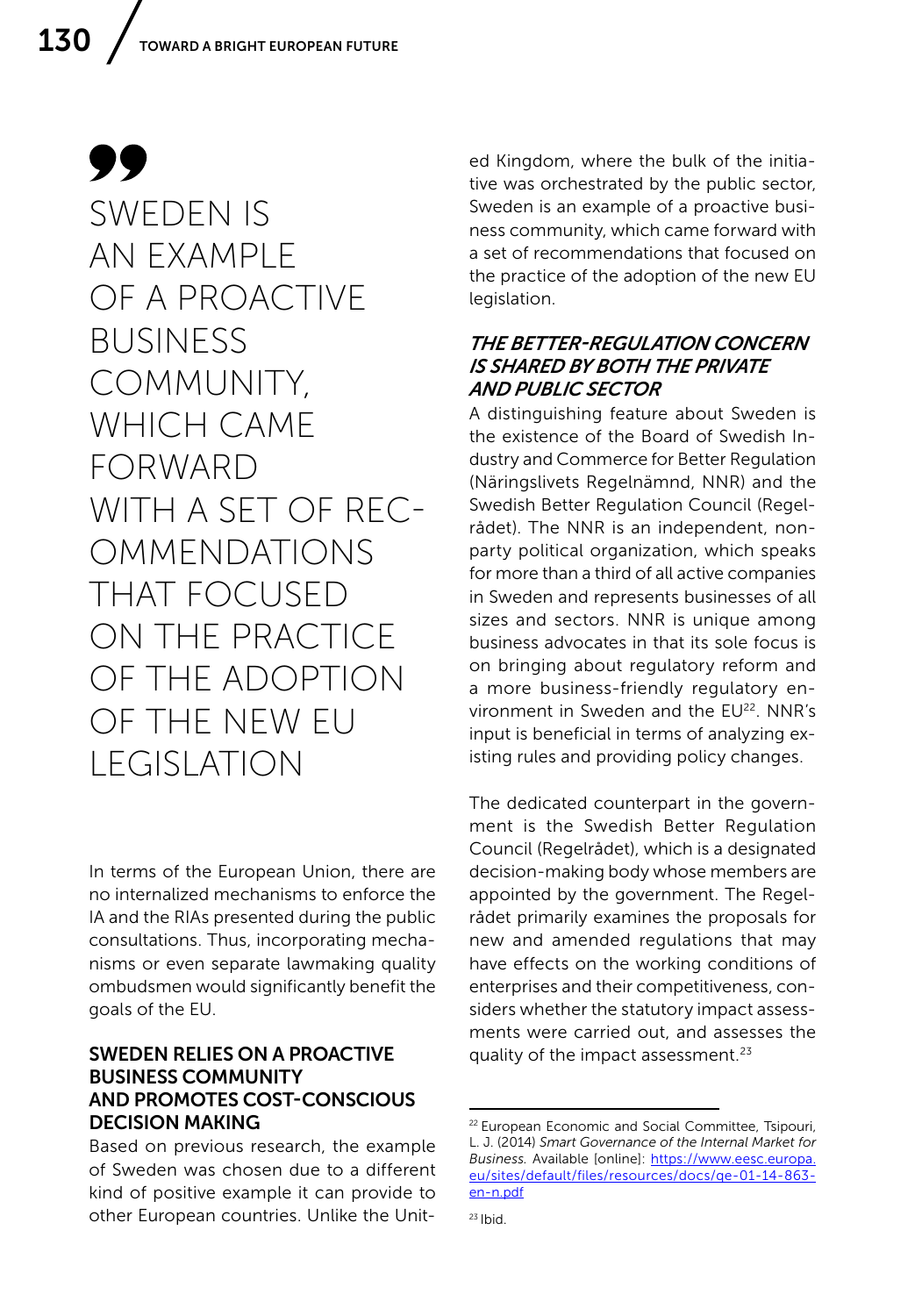99 SYNERGY BETWEEN THE PRIVATE AND PUBLIC SECTORS ENSURED A BETTER AND MORE THOROUGH EXCHANGE OF PRACTICAL ISSUES RELATED TO EU LAW TRANSPOSITION

# *ABOLISHING GOLD-PLATING IS A JOINT PROJECT OF THE PRIVATE AND PUBLIC SECTOR*

The Regelrådet and the NNR enacted a joint analysis-position<sup>24</sup>, which provided not only *the status quo* analysis of the phenomenon of gold-plating, but also an exhaustive list of recommendations to tackle it. It was considered as a ground-breaking novel approach to tackle gold-plating in the form of a joint project involving a business organization and a government-appointed committee. Such synergy between the private and public sectors ensured a better and more thorough exchange of practical issues related to EU law transposition.

The role of the Regelrådet as a decisionmaking quality-control subject in the legislative process, in cooperation with the NRE, ensures that the transposition of EU laws is well-justified. This is a significantly prudent measure to tackle gold-plating, since the implications of it may be identified before they are enacted.

# CHECK YOURSELF BEFORE YOU WRECK YOURSELF: THE PARAMOUNT IMPORTANCE OF RIA

The institution of regulatory impact assessments (RIA) plays a key role in preventing gold-plating. Many EU member states have guidelines and principles in their national systems to avoid gold-plating; however, they are recommendatory in nature, and their application relies on the will of policymakers. These individuals may not only lack certain knowledge or resources when transposing directives but may also have their own political agendas, which they may fulfill through gold-plating. Thus, good practices must be paired with enforcement mechanisms. This can be achieved by incorporating them into the formal legislative procedure, particularly in the *ex-ante* and *ex-post* RIA.

# *THE IMPETUS FOR GOLD-PLATING MAY BE HALTED AT THE DIRECTIVE NEGOTIATIONS STAGE*

The OECD urges to conduct a thorough *ex-ante* RIA both during the negotiations of EU directives and when transposing them. Typically, an impact assessment at a national level is not carried out during the negotiations phase. It is recommended that the government should review current processes for the negotiation and transposition of EU regulations, to map strengths and weaknesses, deepen the involvement of the Interior, Finance, and Economic Affairs

<sup>24</sup> Althoff, K. and M. Wallgren (2012) *Clarifying Gold-Plating – Better Implementation of EU Legislation.* Available [online]: [https://www.regelradet.se/wp-content/up](https://www.regelradet.se/wp-content/uploads/2012/03/Clarifying-Gold-Plating.pdf )[loads/2012/03/Clarifying-Gold-Plating.pdf](https://www.regelradet.se/wp-content/uploads/2012/03/Clarifying-Gold-Plating.pdf )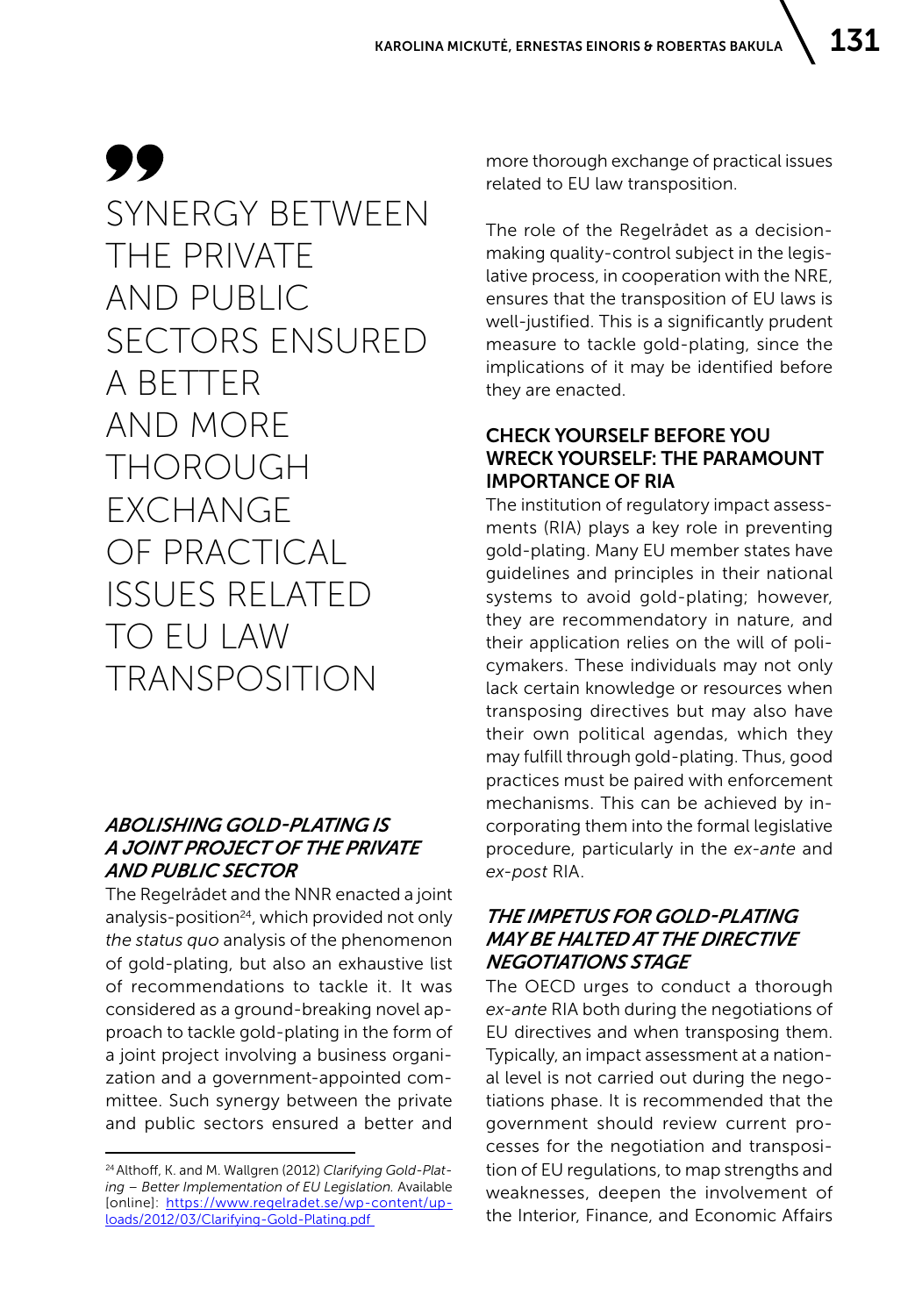99 IMPACT ASSESSMENTS OF EU REGULA-TIONS – BOTH AT THE NEGOTIA-TION AND TRANS-POSITION PHASES SHOULD BE MADE A FORMAL REQUIREMENT AND AN INTEGRAL PART OF THE NEW IMPACT ASSESSMENT PROCESS

ministries, and strengthen procedures and guidance aimed at addressing substantive issues. Such impact assessments of EU regulations – both at the negotiation and transposition phases should be made a formal requirement and an integral part of the new impact assessment process<sup>25</sup>.

The Ministry of Justice of the Republic of Lithuania suggests that stakeholder consultations during the negotiation phase can not only effectively contribute to the identification of important interests that determine the national position, but the discussions, information, and suggestions received from stakeholders can also help to design the necessary and effective measures for the implementation of the EU law while it is still under consideration. By discussing and finding appropriate and reasonable measures and methods for the implementation of the future EU law during the consultations, the probability of excessive regulation in the later stage of the implementation of the EU law would be significantly reduced<sup>26</sup>.

### *RIA STANDARDS APPLY WHEN TRANSPOSING EU DIRECTIVES*

Due transposition entails carrying out a thorough RIA before even registering a draft law, which transposes a directive. According to the OECD and the European Law Department under the Ministry of Justice of the Republic of Lithuania, directives are transposed through a national legislation procedure, in which case the basic legislative methods apply, i.e., the identification of the problem/objective (from the directive), an impact assessment of alternatives to achieve the objective, and the selecting of the least burdensome solution<sup>27</sup>.

An *ex-post* RIA helps to identify goldplating cases and any regulations that may have gold-plating effects. Gold-plating can also occur after legislation has been

<sup>25</sup> Organization for Economic Co-operation and Development (2010) "The Interface Between the Member States and the European Union", [in]: *Better Regulation in Europe.* Available [online]: [https://www.oecd.org/gov/](https://www.oecd.org/gov/regulatory-policy/44912396.pdf) [regulatory-policy/44912396.pdf](https://www.oecd.org/gov/regulatory-policy/44912396.pdf)

<sup>26</sup> Europos Teisės Departamentas prie Lietuvos Respublikos Teisingumo ministerijos (2015) *Europos Sąjungos teisės aktų įgyvendinimo nacionalinėje teisėje ir administracinės naštos pagrįstumo įvertinimo rekomendacijos.* Available [online]: [https://tm.lrv.lt/uploads/tm/documents/files/](https://tm.lrv.lt/uploads/tm/documents/files/Perteklinis reguliavimas_rekomendacijos_galutinis (1).pdf) [Perteklinis reguliavimas\\_rekomendacijos\\_galutinis \(1\).](https://tm.lrv.lt/uploads/tm/documents/files/Perteklinis reguliavimas_rekomendacijos_galutinis (1).pdf) [pdf](https://tm.lrv.lt/uploads/tm/documents/files/Perteklinis reguliavimas_rekomendacijos_galutinis (1).pdf) [in Lithuanian]

 $27$  Ibid.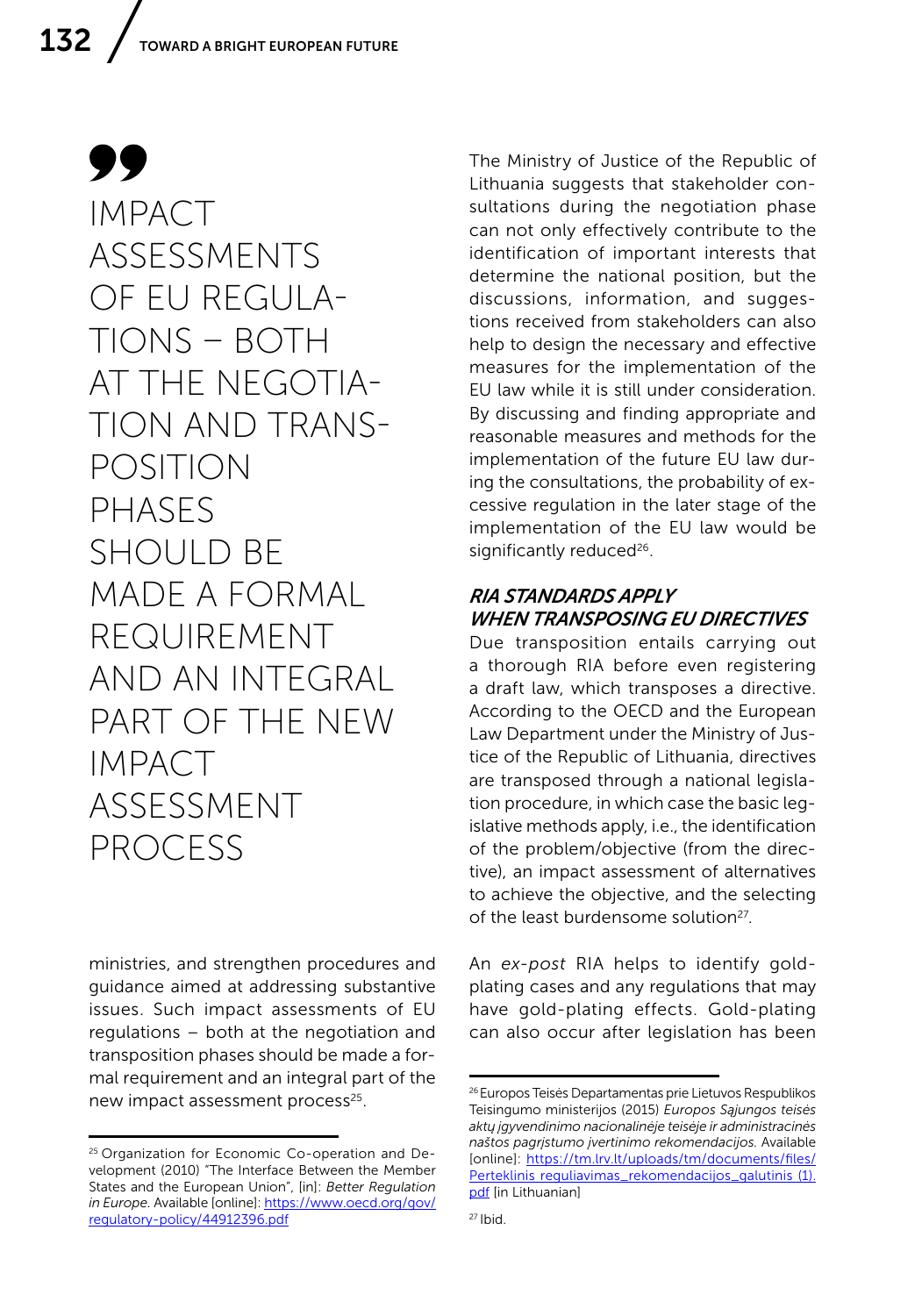adopted (even if it has not been identified in the *ex-ante* assessment). According to the OECD, as regards the importance and methodological conduct of the *ex-post*  evaluation, combining *ex-ante* and *ex-post* in the transposition of EU law would help to avoid gold-plating<sup>28</sup>. Monitoring national measures implementing EU law (i.e., carrying out an *ex-post* RIA) would help both to identify cases of over-regulation and to assess whether over-regulation that seemed justified and necessary at the time of the drafting of the national legislation is still necessary, sufficient, and effective.

It is also recommended to incorporate review obligations in the legal acts themselves as a measure to undertake *ex-post*  RIA responsibility; however, this practice is rarely used. In this light, it would be prudent for the EU legislator to include a) an RIA checkpoint to evaluate the possibilities of enabling gold-plating, and b) an enforcing mechanism to stop itself from gold-plating.

#### **CONCLUSIONS**

Regardless of the efforts, gold-plating both at the member state and EU level has not been abolished. This is primarily due to the reason that gold-plating tackling measures are not accompanied by responsibility and enforcement. At the EU level, the legislator does not undergo an *overachievement inspection*, even though its actions are *de facto* gold-plating. Thus, it would be efficient to commit to a national- and EU- level priority to protect their residents in terms of not putting them at a competitive disadvantage and employing all possible means to reduce their administrative burden by creating a fostering environment for the subject to thrive in.

99 DIRECTIVES ARE TRANSPOSED THROUGH A NATIONAL LEGISLATION PROCEDURE, IN WHICH CASE THE BASIC LEGISLATIVE METHODS APPLY

It is prudent to find common ground in order to tackle gold-plating among the European Union, member states, and the private sector, and create a functioning cooperation synergy. However, this should be the legislator's proactive initiative. No law with gold-plated provisions or an EU legal proposal with no gold-plating risk assessment should be submitted to the plenary without an estimation of the regulatory burdens. Moreover, no draft should move forward without a proper RIA. This could be achieved by establishing an independent body that would verify the quality (sic!) and not the arguments of the impact assessment.

In terms of the European Union, it would be most prudent to connect the *ex-ante* and *ex-post* RIA mechanisms and make it an

<sup>28</sup> OECD (2010) "The Interface Between the Member States and the European Union", [in]: *Better Regulation in Europe.* Available [online]: [https://www.oecd.org/gov/](https://www.oecd.org/gov/regulatory-policy/44912396.pdf) [regulatory-policy/44912396.pdf](https://www.oecd.org/gov/regulatory-policy/44912396.pdf)